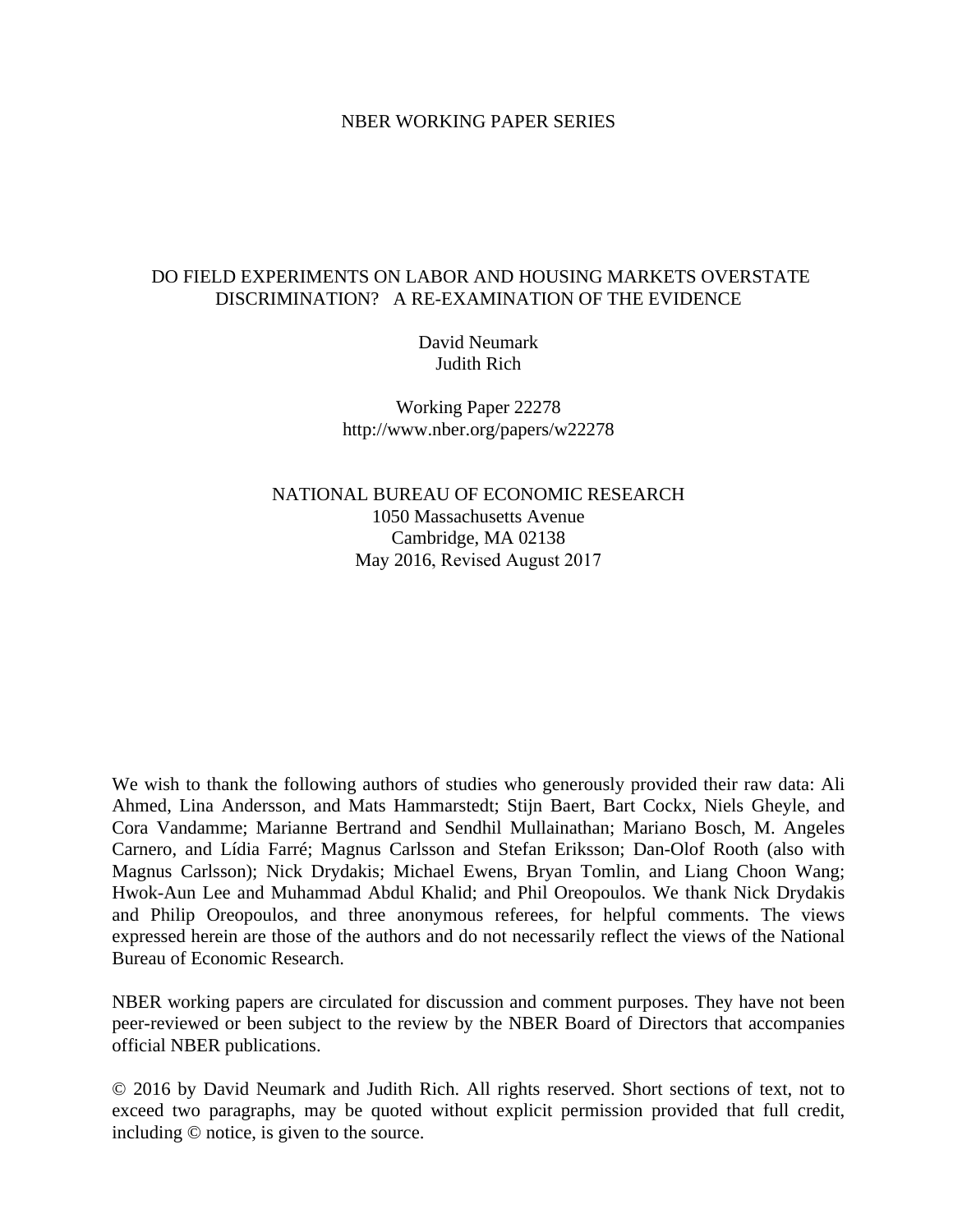Do Field Experiments on Labor and Housing Markets Overstate Discrimination? A Re-examination of the Evidence David Neumark and Judith Rich NBER Working Paper No. 22278 May 2016, Revised August 2017 JEL No. J71

## **ABSTRACT**

There have been over 80 field experiments on traditional dimensions of discrimination in labor and housing markets since 2000, in 23 countries. These studies nearly always find evidence of discrimination against minorities. However, the estimates of discrimination in these studies can be biased if there is differential variation in the unobservable determinants of productivity or quality of majority and minority groups, so it is possible that this experimental literature as a whole overstates the evidence of discrimination. We re-assess the evidence from the 10 existing studies of discrimination that have sufficient information to correct for this bias. For the housing market studies, the estimated effect of discrimination is robust to this correction. For the labor market studies, in contrast, the evidence is less robust, as just over half of the estimates of discrimination either fall to near zero, become statistically insignificant, or change sign.

David Neumark Department of Economics University of California at Irvine 3151 Social Science Plaza Irvine, CA 92697 and NBER dneumark@uci.edu

Judith Rich Economics and Finance Department University of Portsmouth Richmond Building Portland Street Portsmouth PO1 3DE United Kingdom judy.rich@port.ac.uk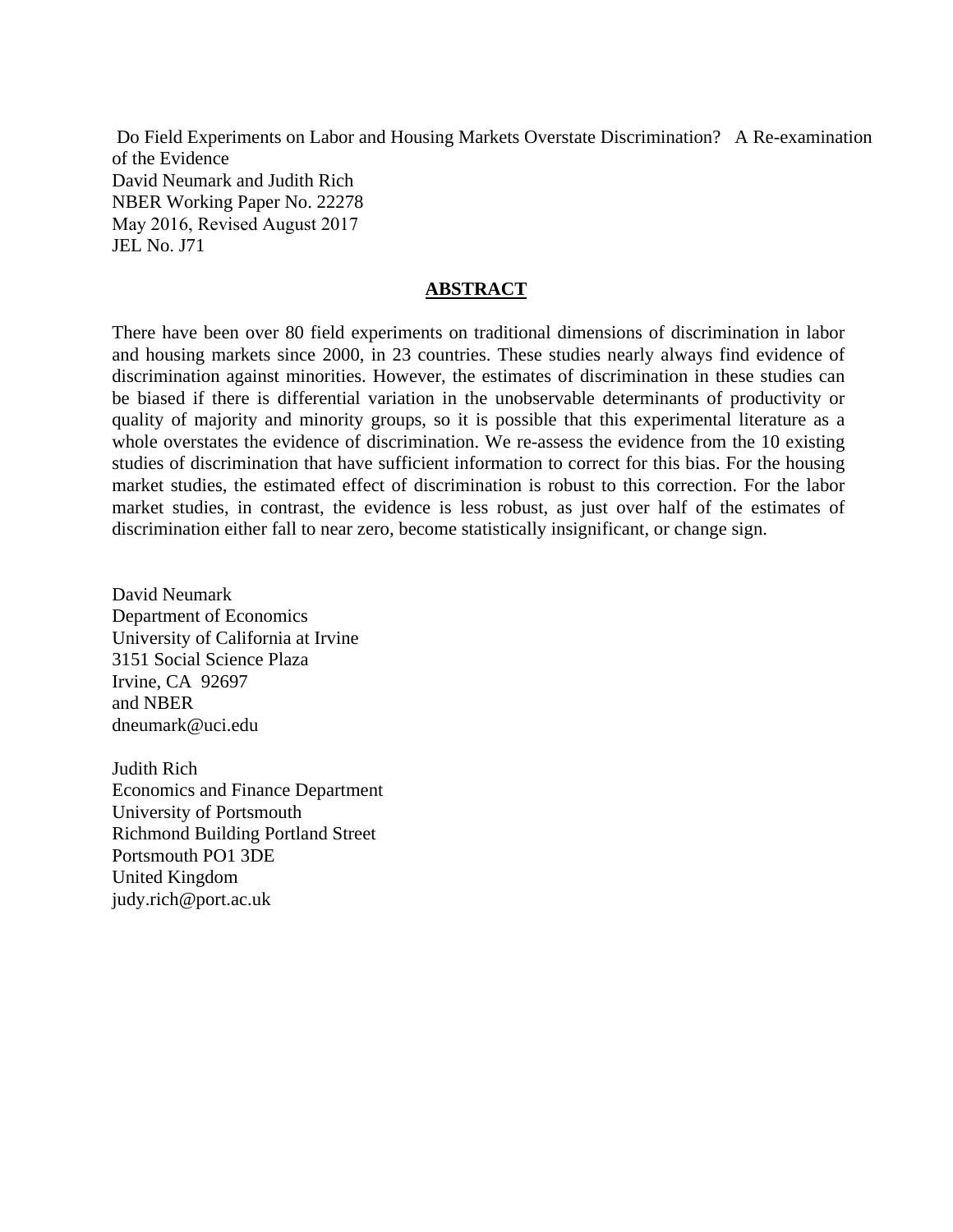### **1. Introduction**

 $\overline{a}$ 

Field experiments – specifically, audit or correspondence studies – have been used extensively to test for discrimination in markets. In audit studies of labor market discrimination, fake job candidates ("testers") of different races, ethnicities, etc., who are sometimes actors, are sent to interview for jobs (or in some early studies, apply by telephone). The candidates have similar resumes and are often trained to act, speak, and dress similarly. Correspondence studies, in contrast, use fictitious job applicants who exist on paper only (or now, electronically), and differ systematically only on group membership. The response captured in correspondence studies is a "call-back" for an interview or a closely related positive response. In contrast, the final outcome in audit studies is actual job offers. Differences in outcomes between groups are likely attributable to discrimination, although there are, naturally, some subtle issues of interpretation – including the fact that such differences can be attributable to either taste discrimination or statistical discrimination. Audit and correspondence (AC) studies have also been used to study discrimination in housing markets. In audit studies, the testers of different races, ethnicities, etc., are sent to inquire about properties for rent or sale. In correspondence studies the fictitious inquiry is submitted electronically, applying online to advertised properties for rent or sale.

AC studies are widely regarded as providing more rigorous evidence on discrimination than can be obtained from non-experimental evidence in which group membership may be correlated with unobservables.<sup>[1](#page-2-0)</sup> Nonetheless, AC studies have come in for criticism (Heckman and Siegelman, 1993; Heckman, 1998). The most challenging criticism of these studies is that, in the standard implementation, the resulting estimate of discrimination can be biased in either

<span id="page-2-0"></span><sup>&</sup>lt;sup>1</sup> The methods and empirical findings from these studies have been reviewed by Pager (2007), Riach and Rich (2002), Rich (2014), and Neumark (2016). There are, additionally, similar studies of discrimination in consumer markets (e.g., Doleac and Stein, 2013).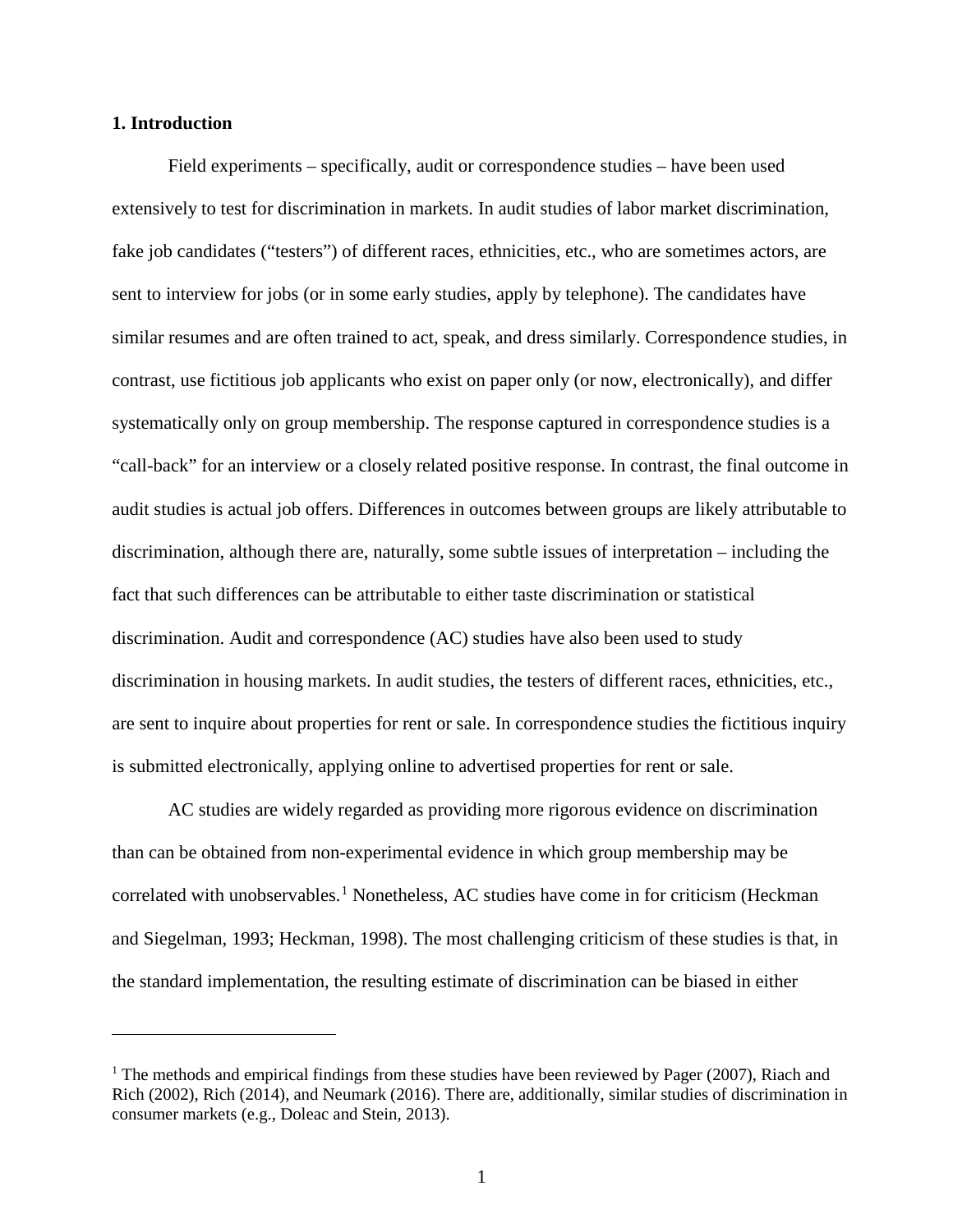direction – or equivalently, discrimination can be unidentified. This problem arises when the variances of the unobservables differ across the groups studied, something that cannot be ruled out or easily controlled in AC studies, and indeed a difference in the variances of unobservables is at the core of early models of statistical discrimination (Aigner and Cain, 1977). This criticism – which we refer to as the "Heckman-Siegelman critique" – holds even under quite ideal conditions (detailed later) in which other potential research design flaws that Heckman and Siegelman discuss are absent.

 A statistical method that can lead to unbiased estimates of discrimination using data from AC studies, relying on identifying assumption, was proposed in Neumark (2012). As explained below, most past AC studies do not have the requisite data, which are applicant or other characteristics aside from the group identifier that shift the probability of call-backs or hires. However, we have identified 10 studies of discrimination against minorities (based on race, ethnicity, or sexual orientation) in labor and housing markets conducted over the last couple of decades that do include the requisite data.<sup>[2](#page-3-0)</sup>

These 10 studies – just like nearly all of the far greater number of AC studies that do *not*  have the requisite data – find evidence of discrimination against ethnic or racial minorities, immigrants, or gays and lesbians.<sup>[3](#page-3-1)</sup> We have obtained the original data from the authors of these studies, and our goal in this paper is to test whether this evidence is robust to confronting the data with the Heckman-Siegelman critique. Specifically, implementing the correction for bias from differences in the variances of unobservables across groups, do these studies still uniformly point

<span id="page-3-1"></span><span id="page-3-0"></span><sup>&</sup>lt;sup>2</sup> The studies are: Ahmed et al. (2010); Baert et al. (2015); Bertrand and Mullainathan (2004) – the data used in Neumark (2012); Bosch et al. (2010); Carlsson and Eriksson (2014); Carlsson and Rooth (2007); Drydakis (2014); Ewens et al. (2014); Lee and Khalid (2016); and Oreopoulos (2011).  $3$  For the most recent review of a large number of AC studies, see Neumark (2016).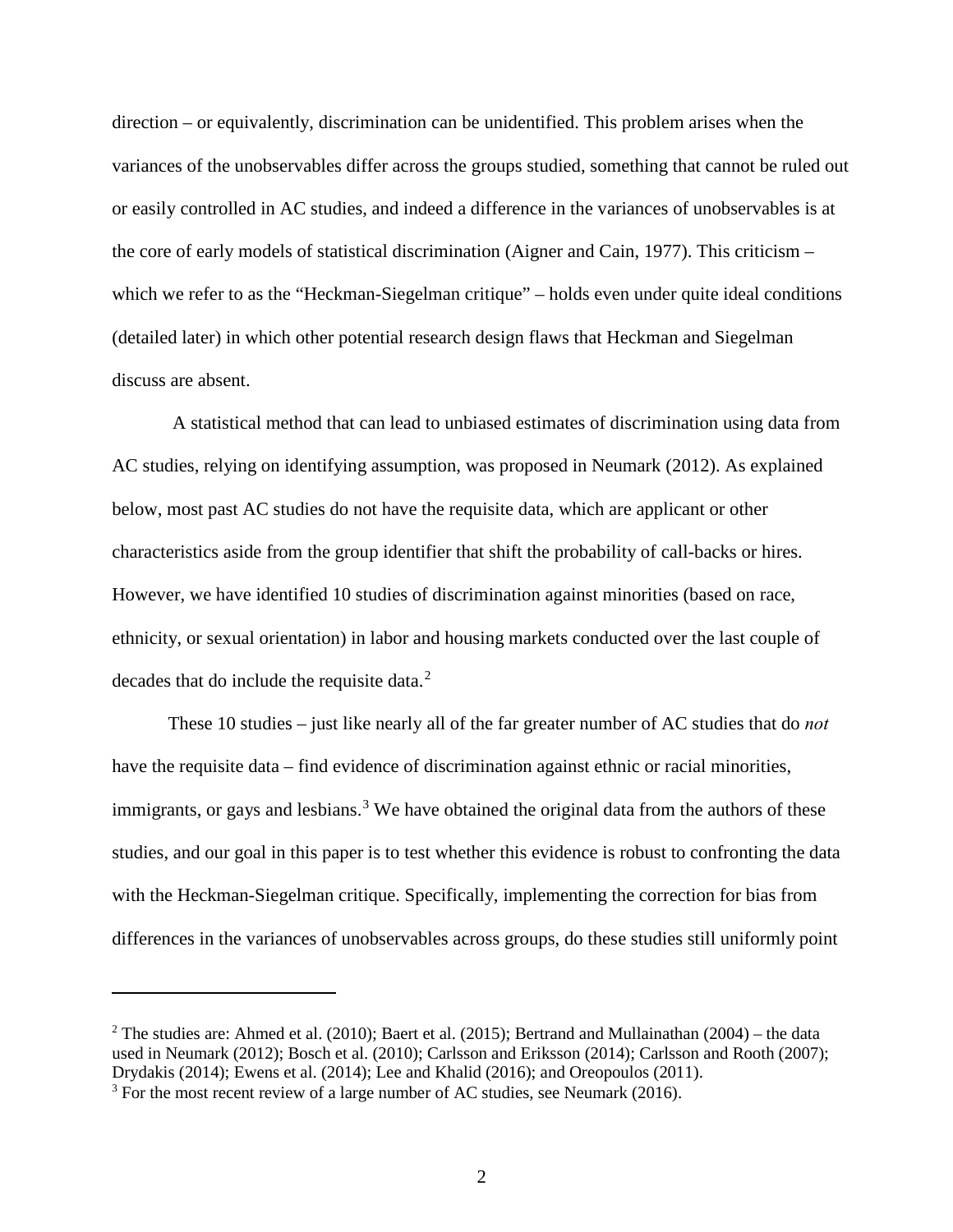to discrimination? Some very recent AC studies have implemented this bias correction.<sup>[4](#page-4-0)</sup> Our goal in this paper is to revisit past studies that do not address the Heckman-Siegelman critique, to assess whether the near-uniform findings of discrimination from the large body of past research is robust to addressing this critique. We cannot re-examine all such studies. But we do, we believe, re-examine the complete set of such studies that focus on traditional dimensions of discrimination and have (accessible) the data required to address this critique.

After providing some background details on these studies, we explain the approach and report results. To summarize the results briefly, for the housing market studies the estimated effects of discrimination are robust to this correction. For the labor market studies, in contrast, the evidence is less robust; in about half of the cases covered in these studies, the estimated effect of discrimination either falls to near zero or becomes statistically insignificant, and in one the sign changes. The results for the labor market, in particular, suggest that researchers need to build into future AC studies the data and experimental design needed to address the Heckman-Siegelman critique, and that further work on different ways to eliminate bias from AC studies estimates of discrimination is warranted. More substantively, our re-examination of the evidence suggests that the overall body of experimental evidence on labor market discrimination provides a less clear signal of discrimination than one would draw from the results reported in the existing studies.

### **2. The field experiments covered in this paper**

 $\overline{a}$ 

The field experiments re-analyzed in this paper are one of three broad types: studies of ethnic/immigrant or race discrimination in labor markets; studies of sexual orientation discrimination in labor markets; and studies of ethnic/immigrant or race discrimination in rental

<span id="page-4-0"></span> $4$  See Baert (2014, 2015, 2016), Carlsson et al. (2013), Neumark et al. (2015), and Nunley et al. (2015). Baert and Verhofstadt (2015) also do this, although in relation to criminal background (juvenile delinquency), which is outside the scope of discrimination studies covered in the present paper.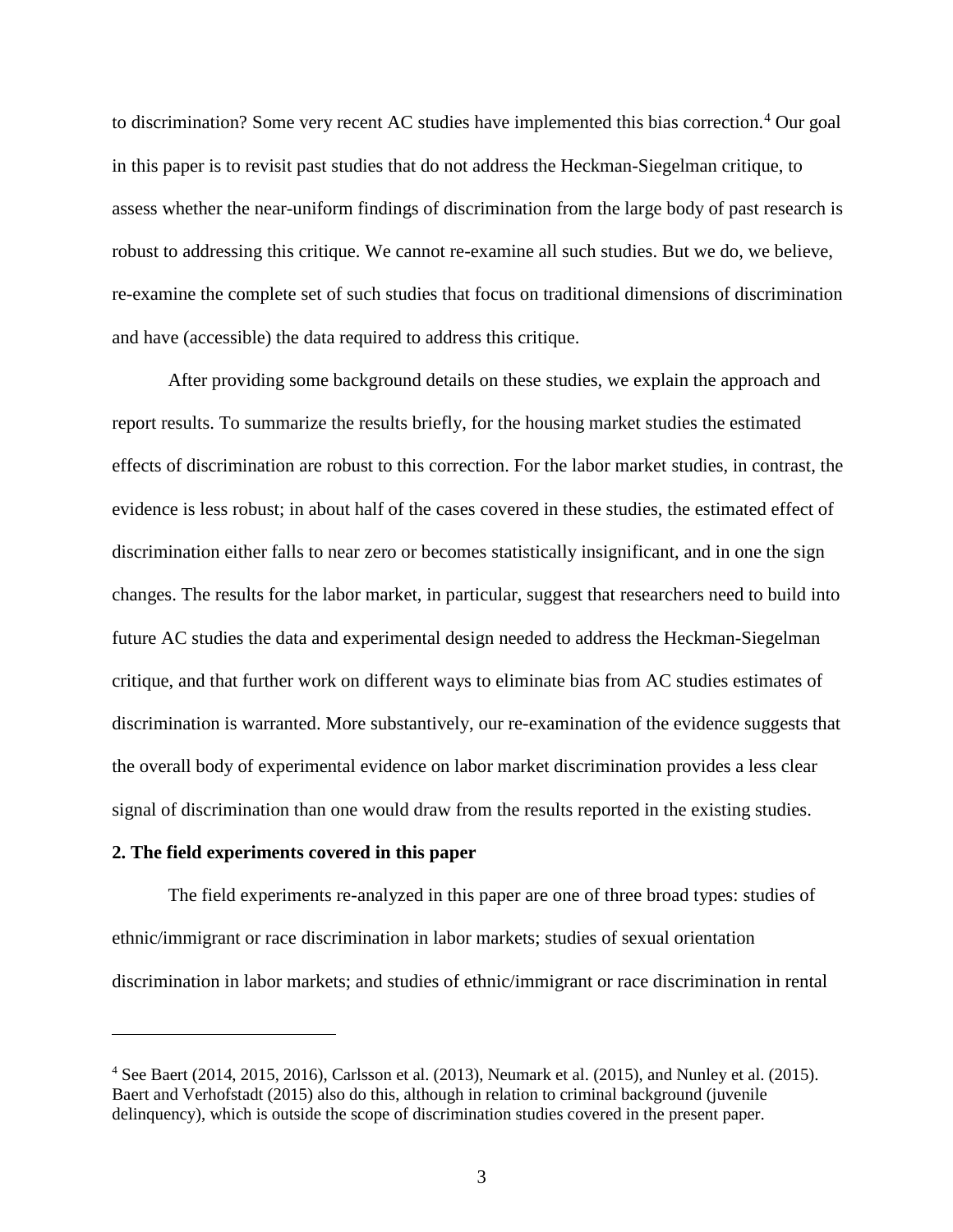housing markets. Many of the details and results of these studies are discussed in Rich (2014) and Neumark (2016). Here we focus only on what is essential to understand the analysis of bias from differences in unobservables that we implement in this paper. Readers interested in more details on these specific studies, and the techniques used more generally, should see our surveys (or of course the original papers). We do not go into more detail because our goal in this paper is not to compare or critique other dimensions of these studies, but rather just to consider the robustness of the conclusions to addressing the Heckman-Siegelman critique.<sup>[5](#page-5-0)</sup>

What distinguishes these 10 studies from the others in the literature is that they use applicants distinguished not only by race, ethnicity (including immigrant origin), or sexual orientation, but also by different levels of qualifications. In these studies, this was done to ask, in a general way, whether the evidence of discrimination by ethnicity, race, or sexual orientation differed for applicants with different levels of qualifications.<sup>[6](#page-5-1)</sup> As discussed in the next section, however, the availability of data with variation in applicant qualifications is exactly what is needed to implement the empirical method that addresses the Heckman-Siegelman critique.

Baert et al. (2015), Bertrand and Mullainathan (2004), Carlsson and Rooth (2007), Drydakis (2014), and Lee and Khalid (2016) all used matched pairs (sets) of applicants, with two (or more)

<span id="page-5-0"></span><sup>&</sup>lt;sup>5</sup> There are also field experiments investigating differences in hiring outcomes based on other characteristics, such as criminal background, mental or physical illness, facial attractiveness, veteran status, or socio-economic background or class. While these kinds of differences are not the focus of our paper (even though some could be interpreted as discrimination), the experimental designs in these papers do not generate the data needed to implement this empirical method, with the exception of Baert and Balcaen (2013), who implement this method in relation to differential treatment based on military service, and find no evidence of bias from differences in the variances of unobservables.

<span id="page-5-1"></span><sup>&</sup>lt;sup>6</sup> The first study of this type (Jowell and Prescott-Clarke, 1970) considered this issue. The study compared job offer outcomes for immigrant versus white British applicants, and gave half the applications in each group higher qualifications with regard to education. (There was also variation among the immigrants only in whether they were English-speaking and whether secondary education was in Britain, although this kind of variation that does not apply equally to majority and minority groups is not as useful.) The more recent studies with such data that we re-examine in the present paper are those for which we could recover the data from authors.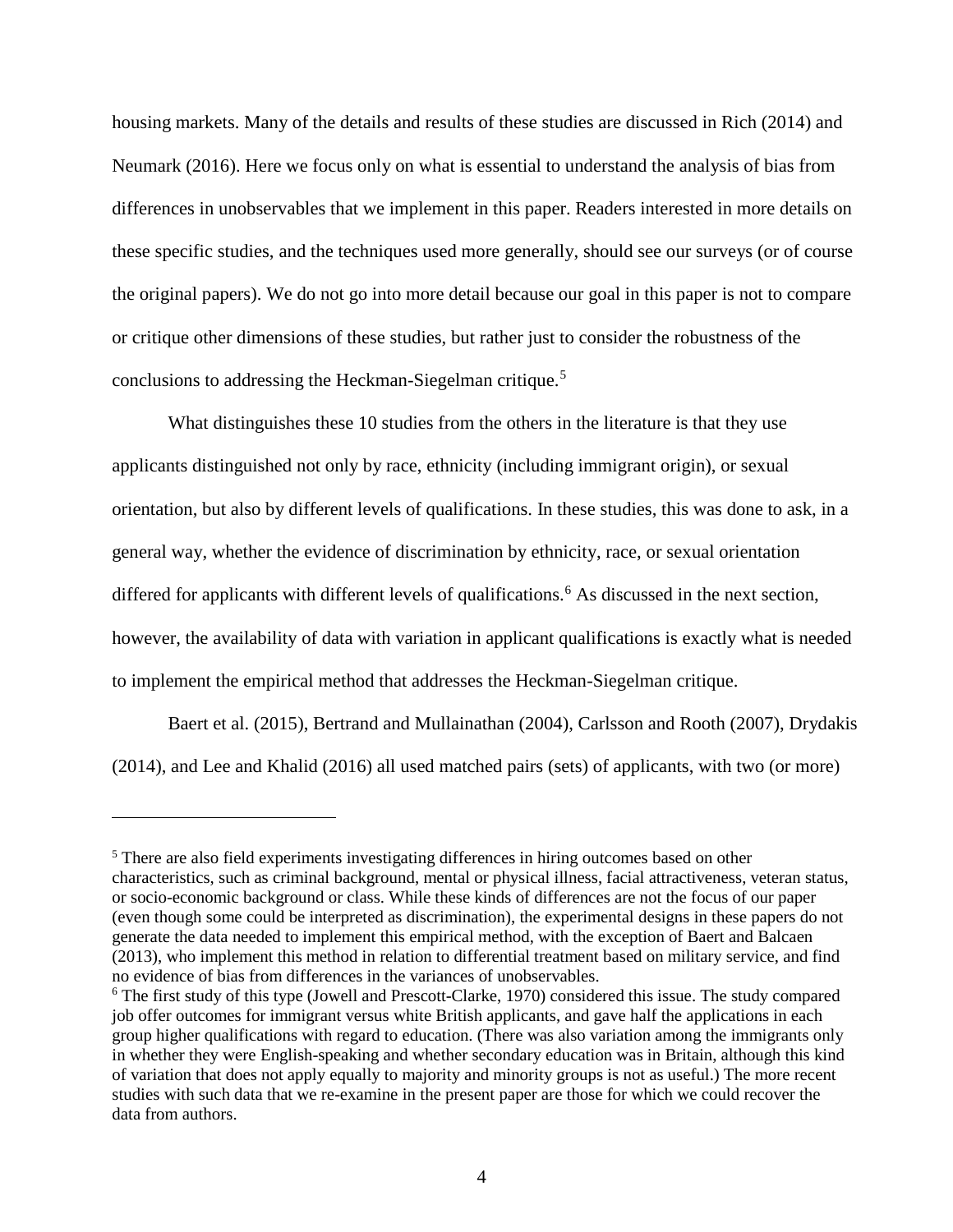applications sent to each job vacancy. Oreopoulos (2011) considered differences for many different ethnic groups (relative to native Canadians), in some cases also signaling immigrant status, and sent multiple resumes for each job vacancy. Across these studies, on the resumes used, which were either real resumes the authors found or resumes generated randomly from elements of other resumes, race or ethnicity was signalled by name, and immigrant status in addition to ethnicity was sometimes further signalled by education or work experience in a foreign country (Oreopoulos, 2011). Sexual orientation was signalled by participation in an organization active on behalf of the gay community or a gay organization.

There have been fewer studies of discrimination in housing markets in the broader literature. In the housing market experiments we re-examine, only Bosch et al. (2010) used matched pairs, while the other three (Ahmed et al., 2010; Ewens et al., 2014; Carlsson and Eriksson, 2014) sent a single rental enquiry. An accompanying message providing details on the applicant was attached, in which the researchers manipulated the information provided – ethnicity and race, as well as other qualifications or the applicant's job, which indicated ability to pay. In these studies, signaling is done by name, although Bosch et al. (2010) interpret their results for Moroccan versus Spanish names as measuring discrimination against immigrants.

 Other qualifications also varied across the resumes or applications – and this variation in qualifications is essential for implementing the correction for bias from differences in variances of unobservables. The variables used in each study are described in Tables 2A, 2B, and 3, which report our results from re-analyzing the data from these studies (discussed in detail below). For example, Bertrand and Mullainathan (2004) generally sent four applications to each job. They created two matched pairs of applicants, one with low-quality background and another pair with high-quality background. The quality of the applicant varied based on labor market experience, career profiles, employment history, and skills such as employment experience gained either over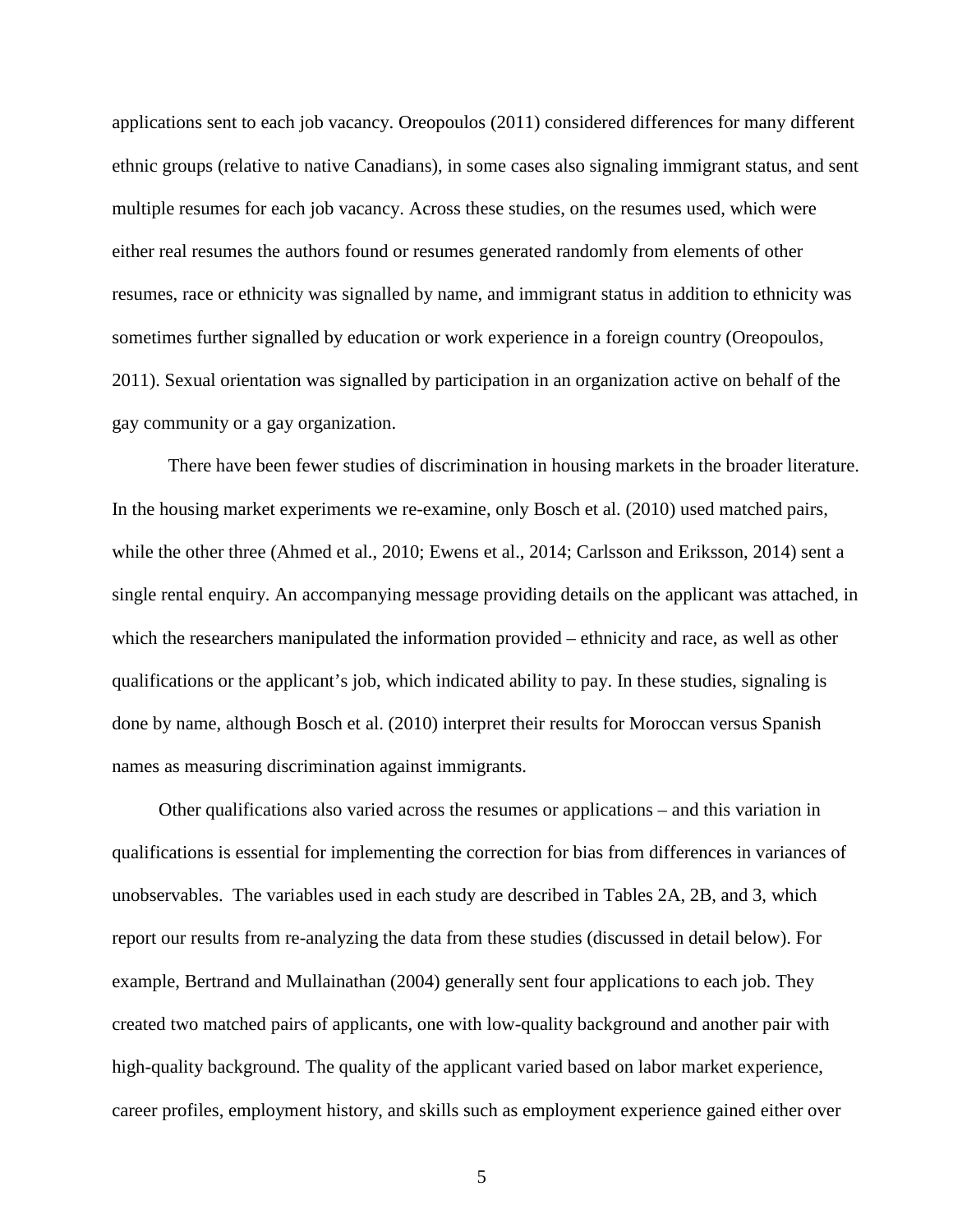summer or while at school, volunteering, extra computer skills, certification degrees, foreign language skills, honors, or some military experience. Carlsson and Rooth (2007) signalled similar additional information on applicants as Bertrand and Mullainathan, as well as different spells of unemployment, work experience over the summer, overqualified or not, personality traits, and cultural and sporting activities listed as hobbies and interests. Oreopoulos (2011) varied the information provided on the extent of foreign education and foreign experience as well as language skills and certification and masters degrees. Drydakis (2014) used an accompanying cover letter to provide more favorable information about applicants in some cases, including mentioning grades, previous job responsibilities and tasks, and personality characteristics associated with work commitment; these same applicants also included letters of references that more strongly signalled positive work traits such as teamwork and loyalty to the firm. Lee and Khalid (2016) varied factors such as private versus public university, grades, and English proficiency.

In the housing market tests, researchers manipulated the information on the applicant, using an accompanying message, to explore the impact of basic, negative, or positive information – such as habits (smoking, exercise, and nightclub attendance, in Carlsson and Eriksson, 2007), variation in smoking and credit rating (in Ewens et al., 2014), and information on positive characteristics like work history, education, lack of payment complaints, etc. (Ahmed et al., 2010) or stable occupations and contracts (Bosch et al., 2010).

 The richness and number of qualifications that researchers chose to vary across the applicants differ quite a bit across these studies. For the labor market studies, these qualifications generally pertain to education, experience, and skills, but sometimes extend to attempts to convey something about the applicant's personality or hobbies, the order of the application, and other things. One of the housing studies (Carlsson and Eriksson, 2014) tries to provide information on the applicant's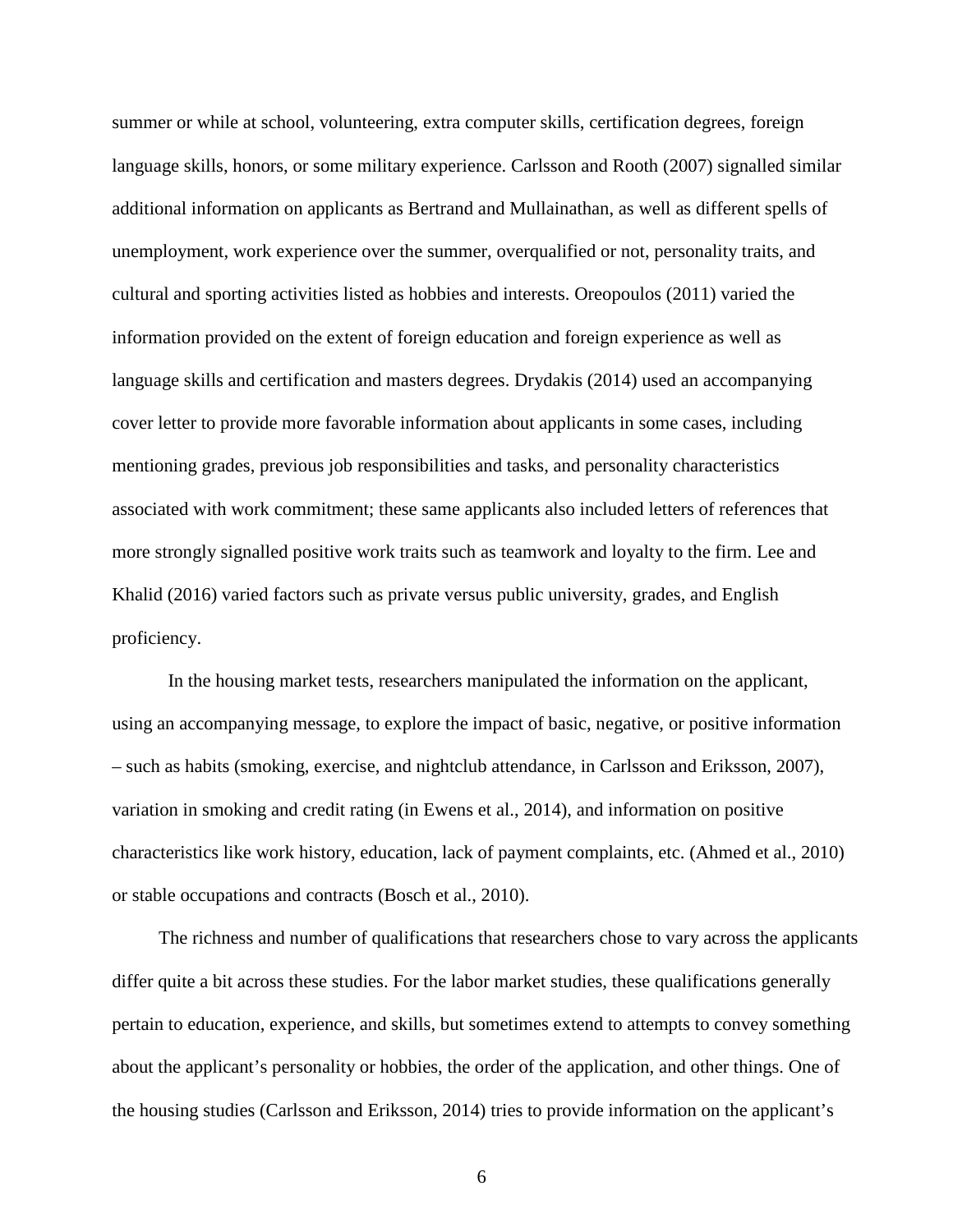lifestyle, which could be relevant to a potential landlord. We do not discuss the different qualifications used in each study in detail, but list them for each study in the tables reporting the statistical analysis (Tables 2A and 2B for the labor market studies, and Table 3 for the housing market studies). The reader will note that we also list other features of the ads that could affect the probability of a call-back – such as characteristics of the job or the apartment. We include these because – as explained in the next section – the statistical method is informed by differences in the coefficients between the two groups studied in *any* of the factors that can affect call-backs.

## **3. Findings from the field experiments covered in this paper**

 $\overline{a}$ 

Table 1 summarizes the conventional results from the 10 studies we re-examine, as well as giving basic information about them, including the years covered, the groups covered, and the outcomes. The original studies report results in different ways, varying between chi-square/Fisher exact tests, binomial tests, or tests of the null hypothesis that there is no difference in the call-back rate between the groups, typically controlling for other aspects of the resumes. However, here we report results on a consistent basis for all studies – marginal effects from probit models using the full set of resume characteristics included in the data – which we have estimated from data provided by the authors of these studies.<sup>[7](#page-8-0)</sup>

As reported in Table 1, the six labor market experiments covered in Panel A all find statistically significant evidence of discrimination against either ethnic minorities, blacks, or gays and lesbians. The estimated differentials by racial and ethnic groups are in the same range – an approximately 0.03 to 0.15 lower probability of a call-back. These are on somewhat different

<span id="page-8-0"></span> $<sup>7</sup>$  Details on the control variables, the standard errors, etc., are provided in tables discussed below. Not</sup> surprisingly, the results in Table 1 closely parallel the conclusions of the original papers – however they report their results – although they are not always identical.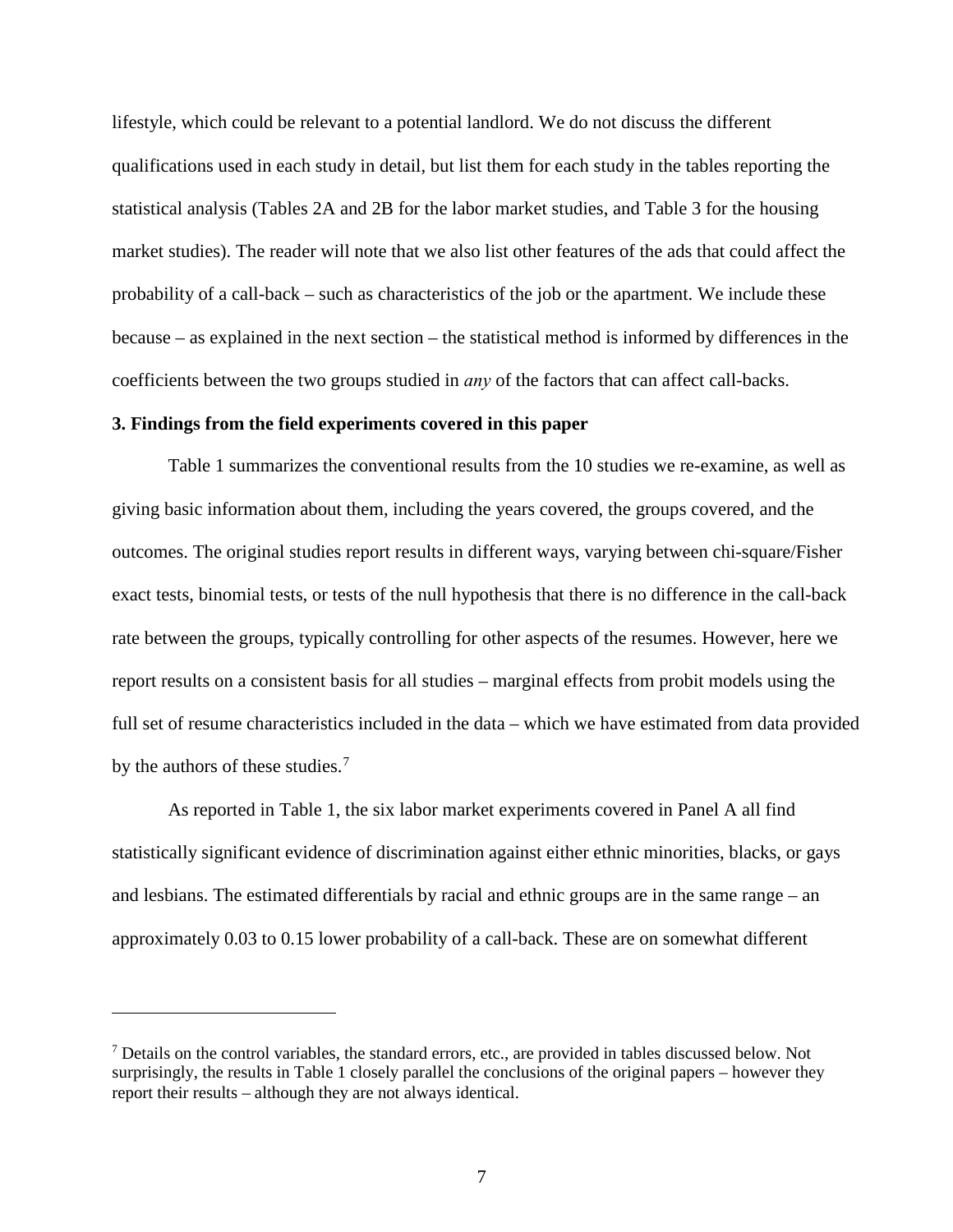baseline rates of call-backs, but the call-back rates also do not vary that much across these studies.<sup>[8](#page-9-0)</sup> The two estimates from Drydakis (2014), for discrimination against gays and lesbians in Cyprus, are much larger (although the baseline call-back rates are much higher too).

The four housing market studies similarly find consistent evidence of discrimination against minorities. The range of estimates is fairly tight (a 0.09 to 0.17 lower call-back rate). Thus, every one of these studies points to evidence of discrimination against the minority group.

The conclusions from these studies strongly echo the broader literature, in which nearly every study finds evidence of discrimination in labor or housing market on the basis of race or ethnicity (Rich, 2014; Zschirnt and Ruedin, 2015; Neumark, 2016; Quillian et al., n.d.), as do the smaller number of studies of discrimination based on sexual orientation (Neumark, 2016). The question this paper addresses is whether this near-uniform evidence of discrimination from field experiments is an accurate reflection of discriminatory behavior, supporting a conclusion that discrimination really is this consistent and pervasive, or whether the evidence in at least some of these studies might reflect biases stemming from differences in the variance of unobservables across groups – the problem highlighted by the Heckman-Siegelman critique.

Some of the studies also include female and male applicants, or more broadly test for discrimination along multiple dimensions, including sex and age (Carlsson and Eriksson, 2014). We do not focus, in this paper, on evidence on discrimination based on sex or age. The broader literature focuses far more on race and ethnicity (and more recently on sexual orientation), and – as we have noted – delivers a near-uniform finding of discrimination against minorities. The evidence of sex discrimination is less robust, and tends to point less to discrimination against women, and

<span id="page-9-0"></span><sup>&</sup>lt;sup>8</sup> One might wonder about apparent evidence of discrimination against British immigrants in Canada; indeed, we will see in implementing the correction for the Heckman-Siegelman critique below that this evidence appears to be spurious.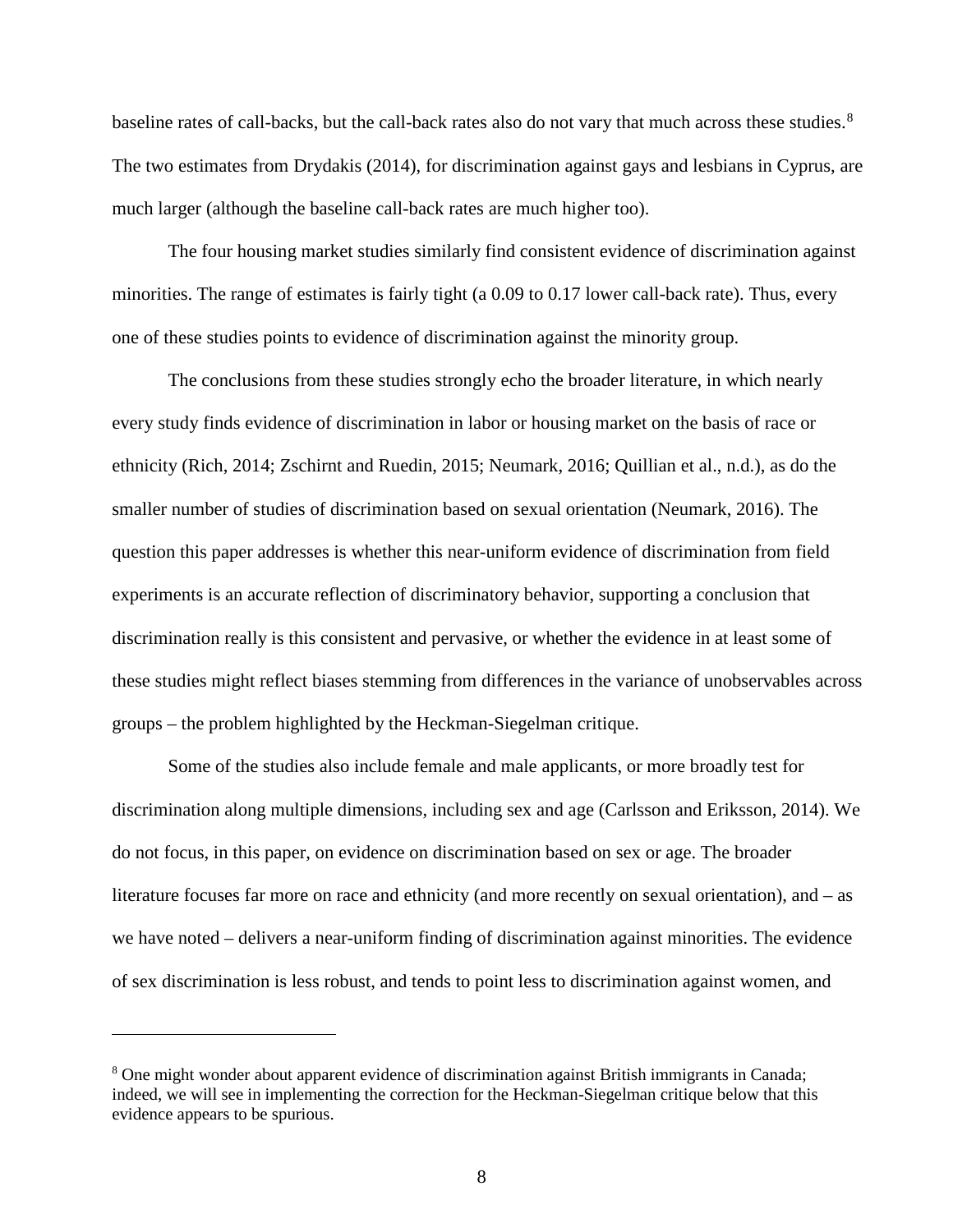more to the importance of sex norms for jobs in whether male or female applicants received more call-backs (Neumark, 2016). And recent evidence from a large-scale correspondence study of age discrimination yields ambiguous results for men, but not women (Neumark et al., 2016).

We next provide a brief discussion of the approach used to correct for the bias in estimates of discrimination from the standard field experiment design, and then present our re-examination of the data from the 10 studies we have identified that have the requisite data to implement the method in Neumark (2012) to correct the estimates for bias from differences in the variances of unobservables.

### **4. Addressing the Heckman-Siegelman critique**

There are quite a few critiques of AC studies aside from the one we focus on here. Most of them are laid out in Heckman and Siegelman (1993), and discussed further in Neumark (2012) in the context of the framework laid out in this section. Some of the more important critiques – such as the possibility of "experimenter effects," and small differences between applicants that can matter a lot when applicants are matched on so many characteristics – can be addressed by using correspondence studies instead of audit studies, and indeed most recent research uses the correspondence study technique. The Heckman-Siegelman critique is of particular importance because it applies equally well to correspondence studies, even under otherwise ideal conditions such as no *mean* differences in unobservables between groups, but only differences in the *variances* of unobservables. And this critique is salient because nothing in the research design rules out differences in the variances of unobservables, and indeed – as noted earlier – these differences are foundational in models of statistical discrimination. We first lay out a basic framework for the analysis of data from an audit or correspondence study, and then explain the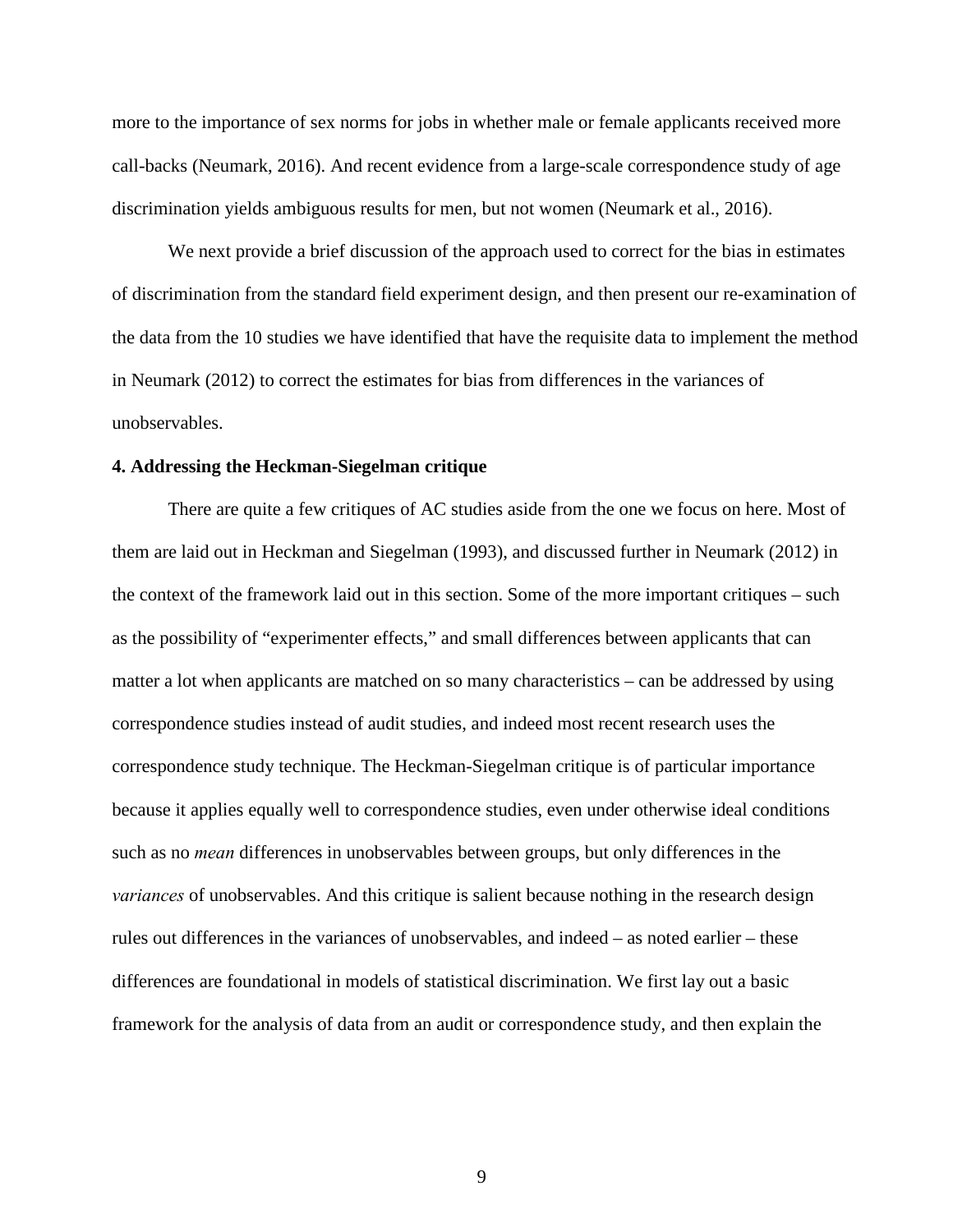bias and the correction.<sup>[9](#page-11-0)</sup>

 $\overline{a}$ 

Non-experimental regression-based approaches testing for and measuring discrimination use data on the groups in question in a population, introducing regression controls to try to remove the influence of group differences in the population that can affect outcomes (Altonji and Blank, 1999). Correspondence (and audit) studies, in contrast, create an artificial pool of labor market participants among whom there are supposed to be no average differences by group. This is clearly a potentially powerful strategy, because if we have, e.g., a sample of blacks and whites who are identical *on average*, because race is randomly assigned to a subset of similar resumes, then in a regression of the form

$$
Y = \alpha + \beta B + \varepsilon \,,\tag{1}
$$

where *Y* is the outcome and *B* is a dummy variable for blacks,  $\varepsilon$  is uncorrelated with *B*, so that the OLS estimate  $\hat{\beta}$  (or simply the mean difference in *Y*) provides an estimate of the effect of race discrimination on *Y*. [10](#page-11-1) 

Of course, most of the earlier regression studies focus on wages, whereas AC studies focus on hiring. If an employer is free to pay a lower wage to blacks, for example, then in the context of the Becker employer discrimination model, why discriminate in hiring? One common interpretation is that there is an equal wage constraint – perhaps due to a minimum wage, or because anti-discrimination laws are more effective at rooting out wage discrimination than hiring discrimination. Alternatively, in the simple model, employers with stronger discriminatory tastes than the marginal employer will discriminate in hiring. As we make clear below, however, this framework does not only detect taste discrimination à la Becker.

<span id="page-11-0"></span><sup>&</sup>lt;sup>9</sup> This section draws heavily on Neumark (2012), while avoiding many details that a reader can find in that paper.

<span id="page-11-1"></span> $10$  For simplicity, the discussion here is couched solely in terms of blacks and whites.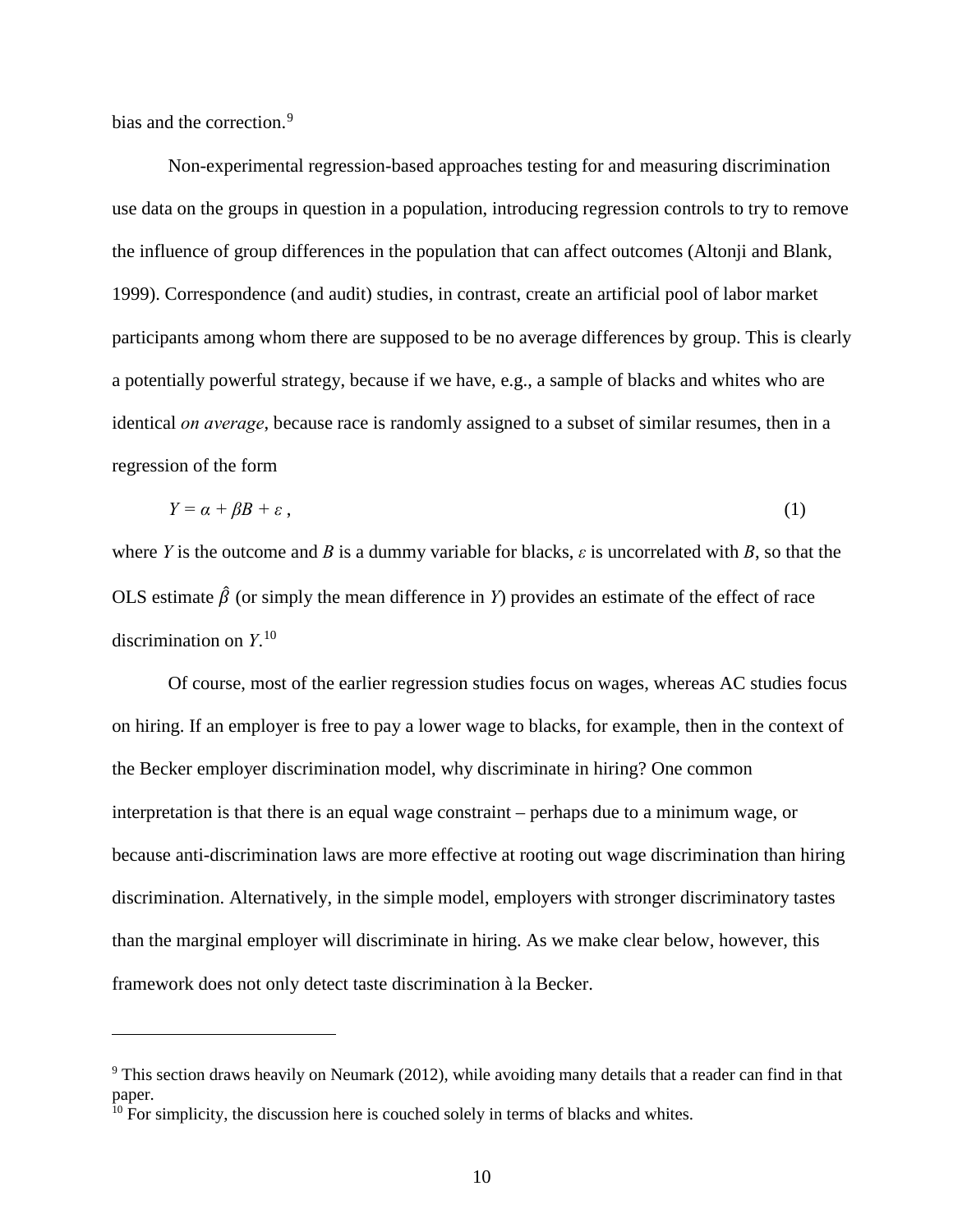To provide a more formal framework, suppose that productivity depends on two individual characteristics (standing in for a larger set of relevant characteristics),  $X = (X^I, X^{II})$ , so that productivity is  $P(X')$ .  $X<sup>I</sup>$  is what the firm observes, and  $X<sup>II</sup>$  is unobserved by firms. It is simplest, for now, to think of *Y* as continuous, such as the wage offered, although in fact in AC studies we should think of it as latent productivity leading to a decision to hire/call-back or not.

Define discrimination as

$$
Y(P(X'), B=1) \neq Y(P(X'), B=0) \tag{2}
$$

Assume that  $P(.,.)$  is additive, so

$$
P(X') = \beta_I X^I + X^{II},\tag{3}
$$

where the coefficient of  $X<sup>H</sup>$  is normalized to one as it is unobservable, and

$$
Y(P(X'), B) = P + \gamma B. \tag{4}
$$

Discrimination against blacks implies that  $\gamma < 0$ , so that blacks are paid less than or perceived as less productive than whites who are actually equally productive.

In correspondence studies, researchers create resumes that standardize the productivity of applicants at some level. Denote expected productivity for blacks and whites, based on what the firm observes, as  $P_B^*$  and  $P_W^*$ . *Y* is observed for each tester, so each test – the outcome of applications to a firm by one black and one white tester/applicant – yields an observation

$$
Y(P_B^*, B = 1) - Y(P_W^*, B = 0) = P_B^* + \gamma - P_W^*.
$$
\n<sup>(5)</sup>

Given that the correspondence study design sets  $P_B^* = P_W^*$ , we should be able to estimate  $\gamma$ easily from these data, by simply running a regression of *Y* on the dummy variable *B* and a constant. (Some potential complications are discussed in Neumark, 2012).

A correspondence study can preclude systematic differences between groups in observables and experimenter effects. But there can still be assumed differences in means between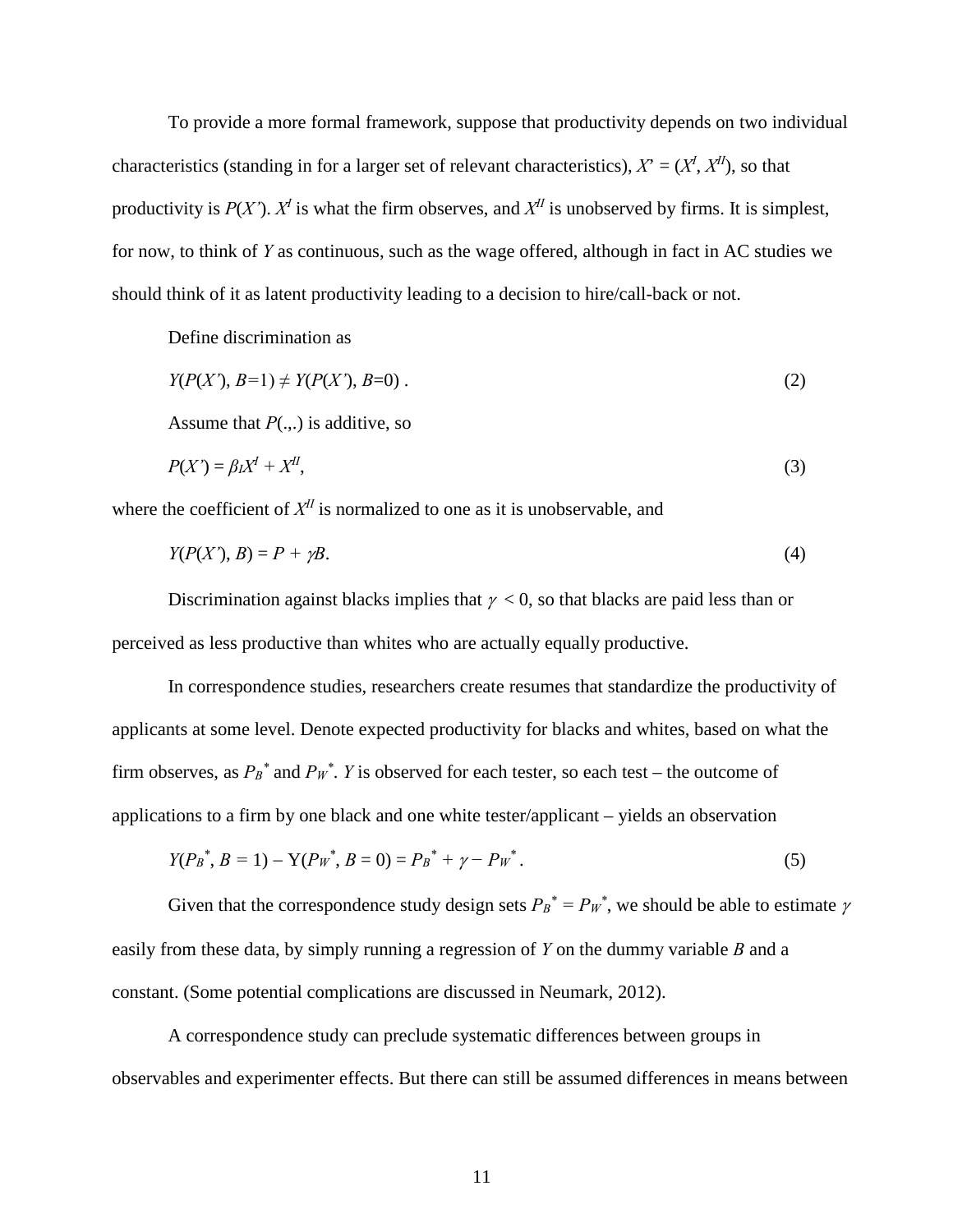groups despite the groups using matched resumes. In equation (5) above,  $P_B^* = E(\beta_l X_B^l + X_B^l X_B^l,$  $B = 1$ ), and similarly for  $P_W^*$ . Assuming randomization, and with  $X_B^I = X_W^I = X^I$ , the right-hand side of equation (5) reduces to  $\gamma + E(X_B^H | X^I, B = 1) - E(X_W^H | X^I, B = 0)$ , implying that we only identify  $\gamma$  if  $E(X_B^H | X^I, B = 1) = E(X_W^H | X^I, B = 0)$ . Employers may have different expectations about the mean of *XII* for blacks and whites, conditional on what they observe, which a labor economist would label statistical discrimination. Although economists are interested in distinguishing between statistical and taste discrimination, both are illegal under U.S. law and both also appear to be illegal under European Union law.<sup>11</sup> Moreover, it is challenging to distinguish between the two models. Thus, this issue is put aside, and the discrimination estimates from the studies considered in this paper interpreted as the sums of taste and statistical discrimination.[12](#page-13-1)

That is not to suggest that researchers using AC methods have not tried to distinguish between taste and statistical discrimination. The idea exploited in most studies is that when the applications include a richer set of applicant characteristics, it is less likely that statistical discrimination plays much of a role in group differences in outcomes (e.g., Ewens et al., 2014).

<span id="page-13-0"></span><sup>&</sup>lt;sup>11</sup> As discussed in Neumark (2016), the U.S. Code of Federal Regulations (29, § 1604.2) defines as illegal discrimination "The refusal to hire an individual because of the preferences of coworkers, the employer, clients or customers …" But it also states "The principle of nondiscrimination requires that individuals be considered on the basis of individual capacities and not on the basis of any characteristics generally attributed to the group. There is not as explicit a prohibition of statistical discrimination in the European Union (EU). Article 2 of the EU's Directive 2000/43/EC prohibits both "direct" and "indirect" discrimination, but these appear to line up, respectively, with disparate treatment and disparate impact in the U.S. context (see http://eur-lex.europa.eu/legal-content/en/ALL/?uri=CELEX%3A32000L0043, viewed December 2, 2015). However, other material suggests that statistical discrimination is covered by direct discrimination (OECD, 2013, p. 195).

<span id="page-13-1"></span> $12$  Indeed, it seems that we could also include implicit discrimination (e.g., Bertrand et al., 2005). Implicit discrimination posits a different reason for undervaluing the productivity of a group of workers, which can lead to different policy levers to combat it. But if it arises when employers evaluate applicants in AC studies, the empirical implication for the framework developed here would likely be the same as the implication of taste discrimination.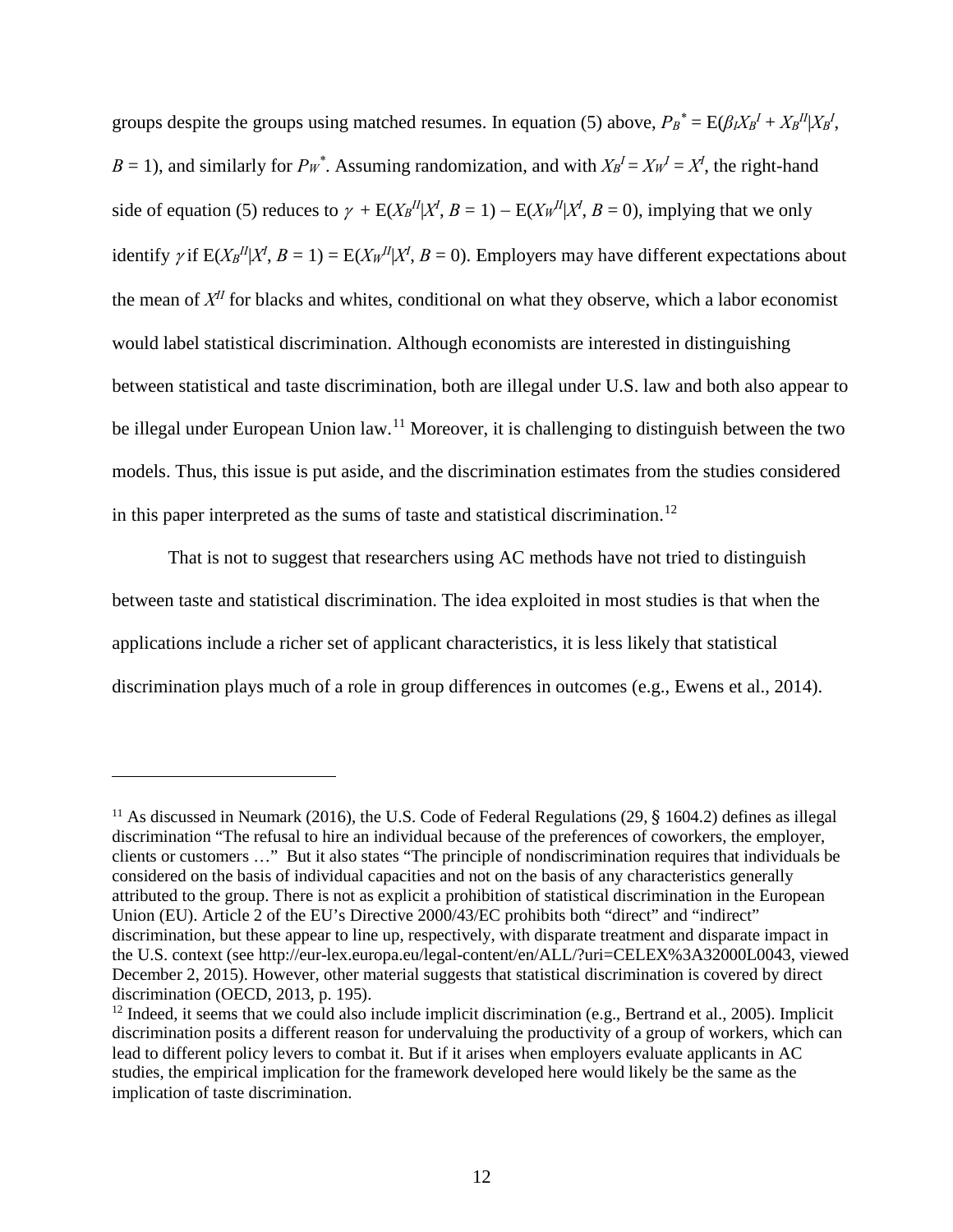Effectively, one tries to eliminate the term  $E(X_B^H | X^I, B = 1) - E(X_W^H | X^I, B = 0)$  from the estimated difference in hiring rates to see how much of the overall difference in hiring rates is accounted for by this difference in expectations, which corresponds to statistical discrimination.<sup>[13](#page-14-0)</sup>

Oreopoulos (2011) and Ewens et al. present perhaps the most thorough attempts at discerning between these hypotheses about discrimination in AC studies. Oreopoulos uses the approach of adding information (e.g., on country of education, to signal English language skills) to see whether estimated hiring gaps fall, as well as examining differences in hiring gaps for occupations across which the importance of statistical discrimination likely varies. In many cases, he does not find evidence consistent with statistical discrimination, despite evidence from a survey of participating employers that they used name, or country of education or experience, as a signal of potential language problems.

Ewens et al. (2014) specifically allow for the mean and variances of unobservables to differ across groups (as in Aigner and Cain, 1977), and examine whether the differential treatment by race is more consistent with statistical discrimination (both first- and second-moment) or tastebased discrimination. Although they do not correct for differences in variances of unobservables, they demonstrate that group differences in outcomes may decrease when more information is provided and they argue that the evidence is consistent with statistical discrimination. In particular, they demonstrate that the differences in outcomes across groups vary with the differences in racial composition across neighborhoods in a way that is consistent with the hypothesized differences in variances of unobservables across groups.

One could presumably use the method described below for resumes with varying amounts of information, to recover unbiased estimates under different information treatments and hence try

<span id="page-14-0"></span><sup>&</sup>lt;sup>13</sup> Neumark (2016) provides many examples, and also some criticisms of this approach.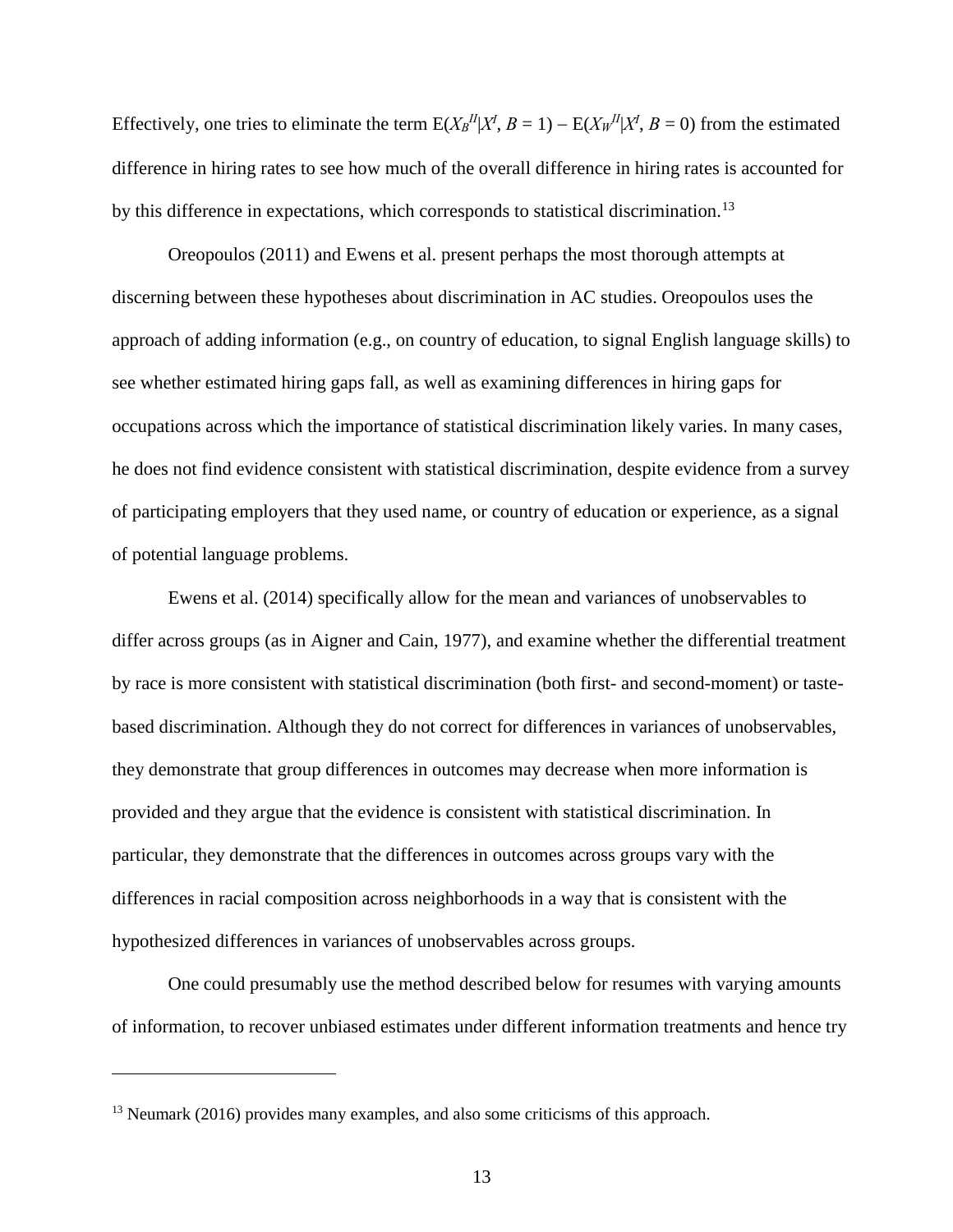to gauge the relative importance of taste and statistical discrimination. However, this issue is not the focus of our analysis in this paper. Instead, our focus is re-examining the 10 studies identified earlier and investigating whether the uniform evidence of discrimination from these studies persists once account is taken of the Heckman-Siegelman critique.

The issue raised by the Heckman-Siegelman critique arises from the potential for differences across groups in the variances of the unobservables – which is equally problematic even in the ideal condition of no assumed mean difference. To see how the difference in variances can drive differences in the results of the analysis of data from an AC study, it is most natural to think of equation (1) as a latent variable model for productivity, with applicants having to exceed some productivity threshold with sufficiently high probability (where  $\alpha$  in equation (1) can also include observables that vary across individuals that affect productivity, which we have denoted *XI* ).

To isolate the problem, consider the best-case scenario where  $E(X_B^H | X^I, B = 1) = E(X_W^H | X^I,$  $B = 0$ ) – i.e., there is no statistical discrimination regarding levels. But the standard deviations of the unobservables, denoted  $\sigma_B$ <sup>*II*</sup> and  $\sigma_W$ <sup>*II*</sup>, need not be equal.<sup>[14](#page-15-0)</sup>

Assume the applicant is called back (hired) if there is a sufficiently high probability that their productivity exceeds a given threshold. In this case, the inequality  $\sigma_B^H \neq \sigma_W^H$  combined with the design of AC studies results in a biased estimate of discrimination; worse, we cannot necessarily even sign the bias.

To see the intuition, recall that the key feature of the usual design of AC studies is using similar resumes on the applicants in different groups. This requires choosing a particular level of

<span id="page-15-0"></span><sup>&</sup>lt;sup>14</sup> Neumark assumes homoscedasticity within groups, and thus suppresses conditioning on  $X_B^I$  and  $X_W^I$ .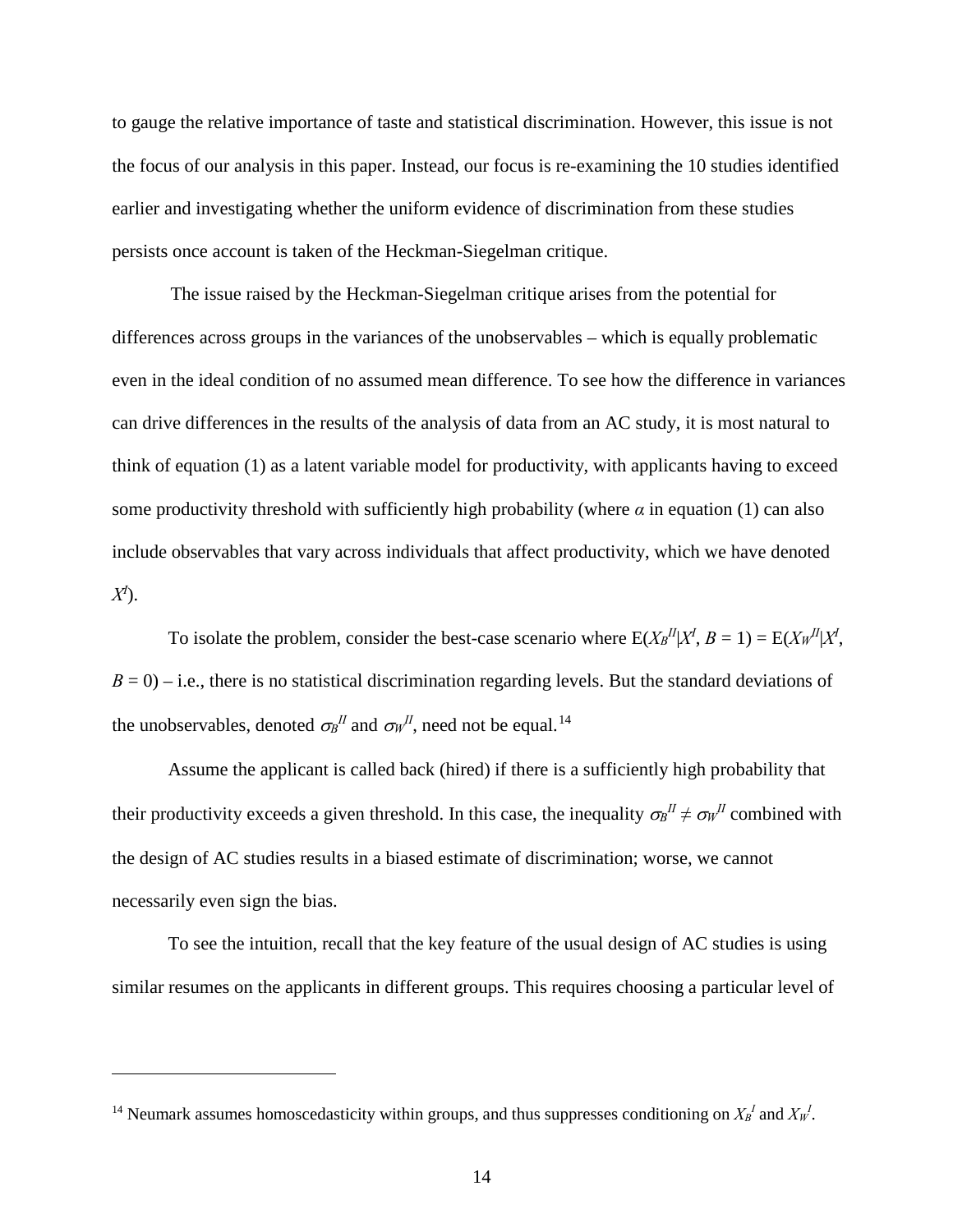the quality of the resumes. Suppose, for example, that the research design standardizes  $X<sup>I</sup>$  at a low level, denoted  $X^{I*}$ . Employers care about how likely it is that the sum  $\beta_I X^I + X^{II}$  exceeds some threshold. Given the low value  $X^{I^*}$ , this is more likely for a group with a high variance of  $X^{II}$ . Thus, even in the case of no discrimination ( $\gamma = 0$ ), the employer will favor the high-variance group. Conversely, if standardization is at a high level of  $X<sup>i*</sup>$ , the employer will favor the lowvariance group. Because researchers do not have information on the population of real applicants to the jobs studied, there is no definitive way to know whether  $X^{I*}$  is high or low relative to the actual distribution, and hence no way to sign the bias. As discussed in more detail below, note that the variances of unobservables affect which group gets more call-backs only because of the research design standardizing the resumes at a particular level (when the level of standardization is not at the central tendency of the distribution).

The technique developed in Neumark (2012) to correct for the bias from differences in the variances of unobservable characteristics relies on the experimental study having extra information that explores the impact of different productivity or quality characteristics (creating applicants who have different levels of qualifications, for example). As long as some of these characteristics have the same effects in the latent variable model for the probability of an offer – the key identifying assumption – this extra information allows the effect of the difference in variances between the groups' unobserved characteristics on the responses to be isolated from the role of discrimination in evaluating applicants. That is, it allows separate identification of the relative variances in the unobservables and the discrimination coefficient, *γ*. [15](#page-16-0) 

It is rare that correspondence studies include variables that shift the call-back probability,

<span id="page-16-0"></span><sup>&</sup>lt;sup>15</sup> To reiterate, for the purposes of simplification, it is assumed  $E(X_B^I | X^I, B = 1) = E(X_W^I | X^I, B = 0)$ . Without this assumption, references to *γ* in the remainder of this section should be read as references to  $\gamma + \mathbb{E}(X \mathbb{I}^H | X^I, B = 1) = \mathbb{E}(X \mathbb{I}^H | X^I, B = 0) - \text{i.e., the sum of taste and statistical discrimination.}$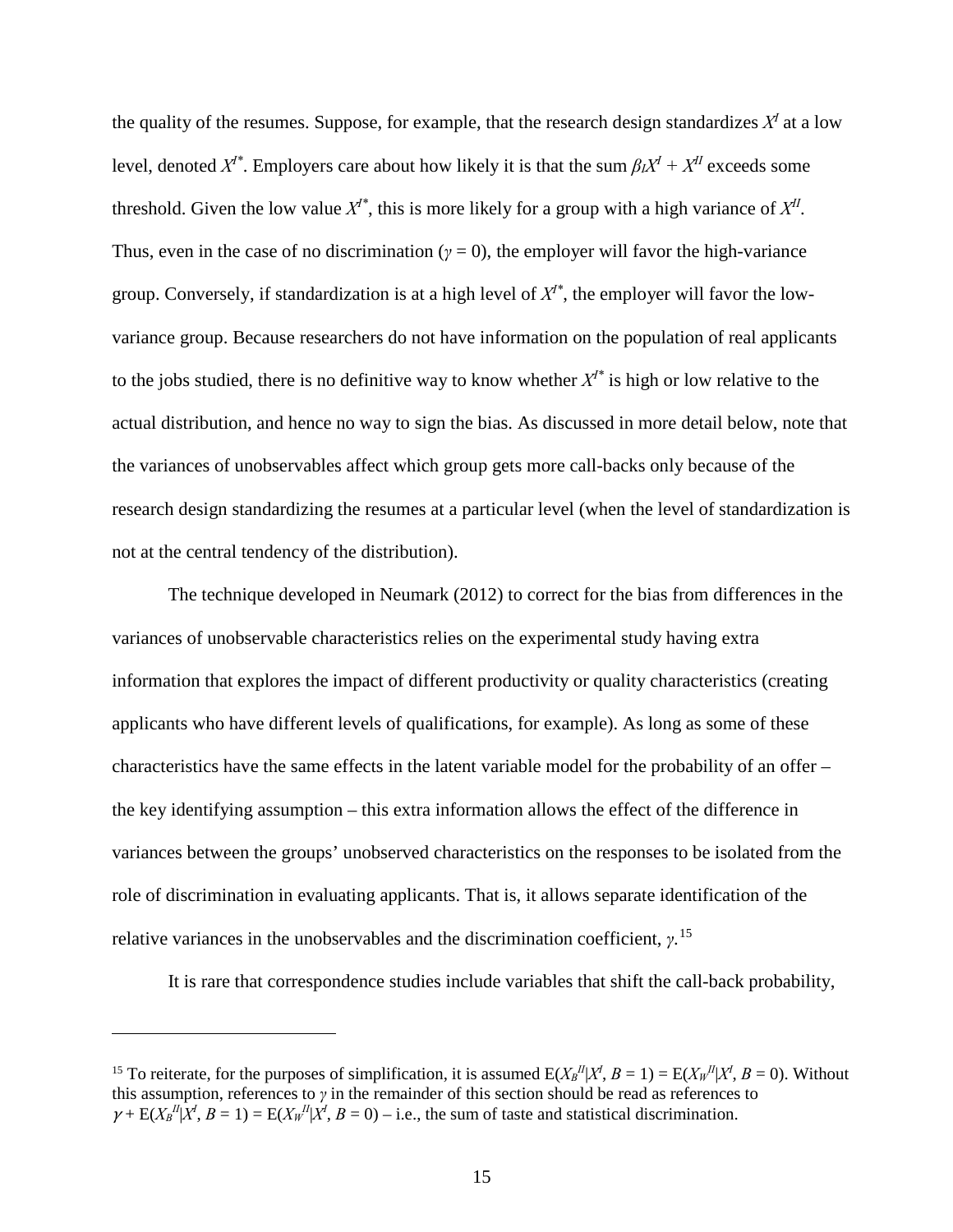because these studies typically create one "type" of applicant for which there is only random variation in characteristics that are not intended to affect outcomes. However, the 10 studies discussed in Section 2 have this information – as in Bertrand and Mullainathan (2004), whose data Neumark (2012) used to illustrate this method for correcting for the bias in AC studies. Applying this method to the studies re-examined in this paper therefore allows us to determine whether the measures of discrimination from conventional analyses of the data in these studies provided unbiased estimates of discrimination, or instead either overstated or understated discrimination.<sup>16</sup>

The intuition behind the solution stems from the fact that a higher variance for one group (say, whites) implies a smaller effect of observed characteristics on the probability that a white applicant meets the standard for hiring. Thus, information from a correspondence study on how variation in observable qualifications is related to call-backs can be informative about the relative variance of the unobservables, and this, in turn, can identify the effect of discrimination. Based on this idea, the identification problem identified by the Heckman-Siegelman critique is solved by invoking an identifying assumption – specifically, that the effect of applicant characteristics that affect perceived productivity and hence call-backs have equal effects across groups – along with the testable requirement that some applicant characteristics affect the call-back probability (since if all the effects are zero we cannot learn about  $\sigma_B^{II}/\sigma_W^{II}$  from these coefficient estimates).

In a probit specification, for example, we know that we can only identify the coefficients of the latent variable model for productivity relative to the standard deviation of the unobservable. In this case, we effectively have two probit models, one for blacks and one for whites. If we normalize  $\sigma_W^H$  to one, then for a characteristic (*Z*) that affects the call-back rate, we identify its

<span id="page-17-0"></span><sup>&</sup>lt;sup>16</sup> For recent code to implement the estimator, we direct readers to the code used in Neumark et al. (2016), on the website of the American Economic Review (click on "Data Set" on the webpage at https://www.aeaweb.org/articles?id=10.1257/aer.p20161008).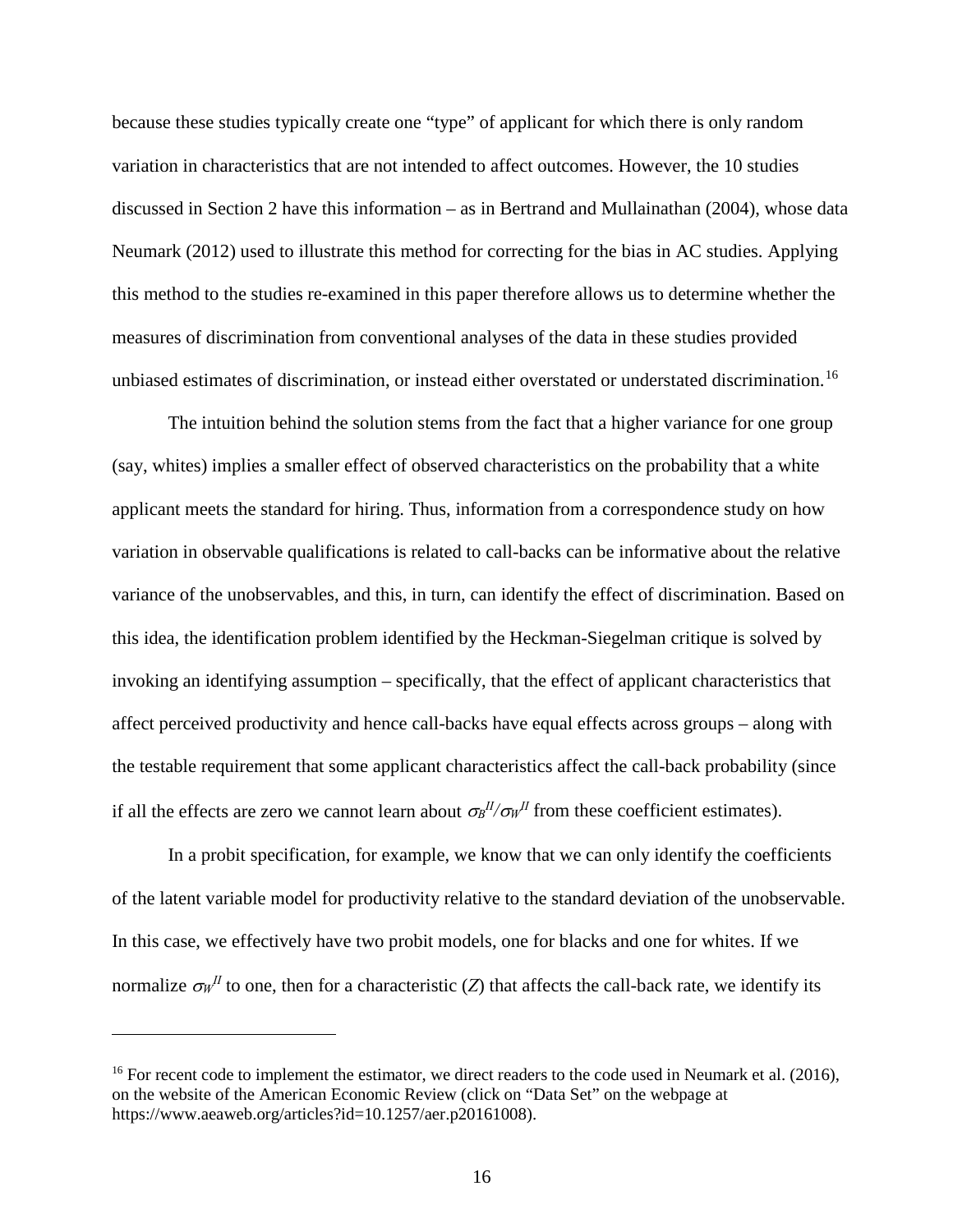coefficient ( $\delta_W$ ) relative to  $\sigma_W^H$ , or  $\delta_W/\sigma_W^H$ . However, if we assume that  $\delta_W = \delta_B$ , then we do not need to impose the normalization that  $\sigma_B^H = 1$ , but instead can identify  $\sigma_B^H/\sigma_W^H$  from the ratio of the coefficients on *Z* in the probit for whites versus blacks, which in turn allows us to identify *γ*. The estimation can be done using a heteroscedastic probit model. Finally, when there are *multiple* productivity-related characteristics that shift the call-back probability  $Z_k$  ( $k = 1, ..., K$ ), there is an overidentification test because the ratio of coefficients on each *Z*, for whites relative to blacks, should equal  $\sigma_B^{II}/\sigma_W^{II}$ .<sup>[17](#page-18-0)</sup>

The heteroscedastic probit model estimates can be decomposed into the estimated differential due to differences in *γ*, and the estimated differential due to differences in the variance of the unobservables. In generic notation, let the latent variable depend on a vector of variables *S* and coefficients  $\psi$ , and the variance depend on a vector of variables *T*, which includes *S*, with coefficients *θ*. The elements of *S* are indexed by *k*. For a standard probit model, coefficient estimates are translated into estimates of the marginal effects of a continuous variable *S* using

$$
\partial P(\text{call-back})/\partial S_k = \psi_k \phi(S\psi) \tag{6}
$$

where  $S_k$  is the variable of interest with coefficient  $\psi_k$ ,  $\phi(.)$  is the standard normal density, and the standard deviation of the unobservable is normalized to one. Typically, this is evaluated at the means of *S*. When  $S_k$  is a dummy variable such as race, the difference in the cumulative normal distribution functions is often used instead, although the difference is usually trivial.

The marginal effect is more complicated in the case of the heteroscedastic probit model, because if the variance of the unobservable differs by race, then when race "changes" both the

<span id="page-18-0"></span><sup>&</sup>lt;sup>17</sup> Indeed, the identifying restriction  $\delta_W = \delta_B$  only has to hold for subsets of the characteristics that shift the call-back probability, and one can rely only on this subset if the overidentification test for a larger set of resume characteristics fails (see Neumark, 2012).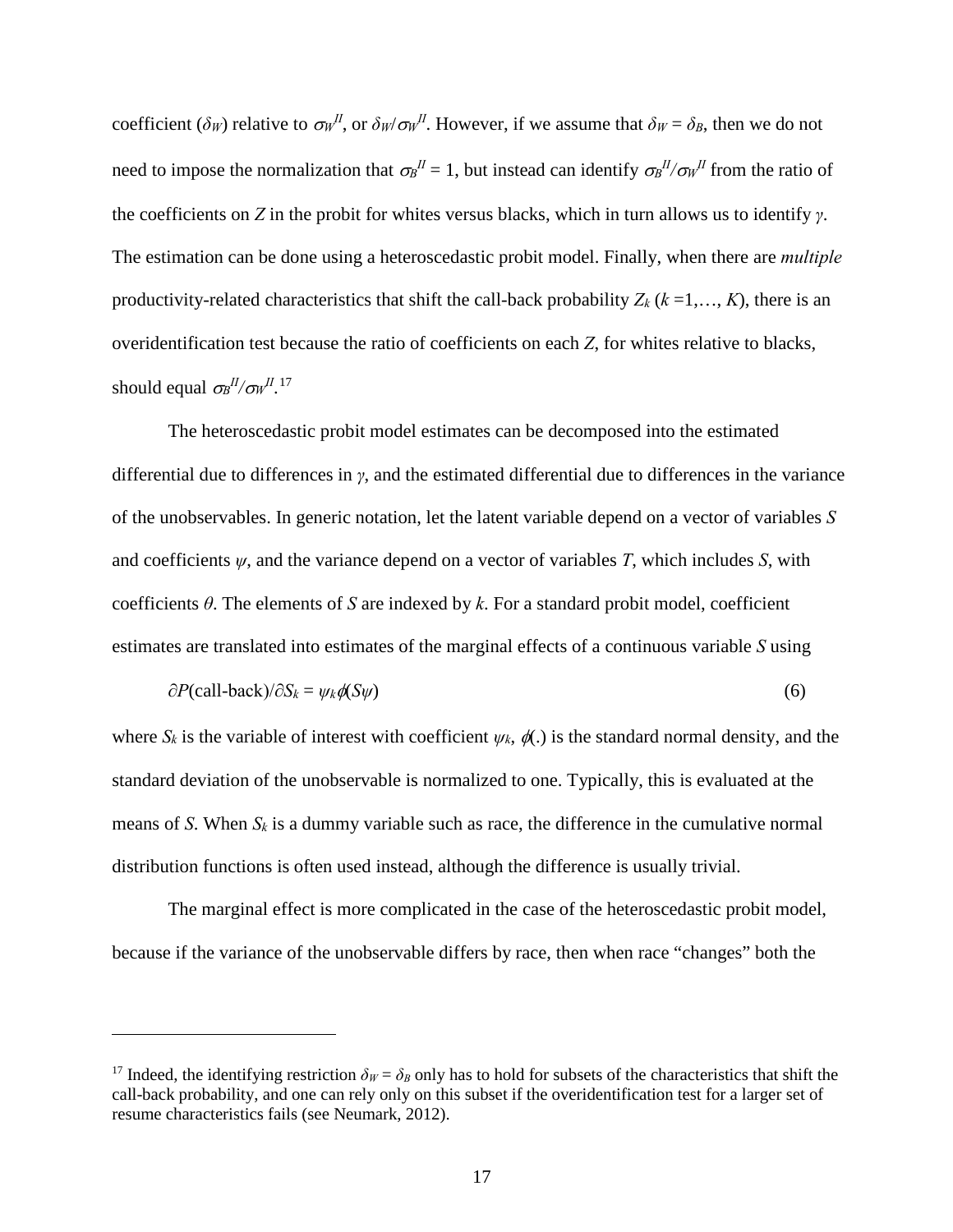variance and the level of the latent variable that determines hiring can shift. As long as we use the continuous version of the partial derivative to compute marginal effects from the heteroscedastic probit model, there is a unique decomposition of the effect of a change in a variable  $S_k$  that also appears in *T* into these two components. In particular, denoting the variance of the unobservable  $[exp(T\theta)]^2$ , with the variables in *T* arranged such that the  $k^{th}$  element of *T* is  $S_k$ , then the overall partial derivative of  $P$ (call-back) with respect to  $S_k$  is

$$
\frac{\partial P}{\partial S_k} = \phi(S\psi/exp(T\theta)) \cdot {\psi_k/exp(T\theta)} + \phi(S\psi/exp(T\theta)) \cdot {\left(-S\psi \cdot \theta_k\right/exp(T\theta)} \cdot {^{18}}
$$
 (7)

The first part of the sum in equation (7) is the partial derivative with respect to changes in  $S_k$  affecting only the level of the latent variable – corresponding to the counterfactual of  $S_k$ changing the valuation of the worker without changing the variance of the unobservable. The second part is the partial derivative with respect to changes via the variance of the unobservable. In the analysis below, these two separate effects are reported as well as the overall marginal effect, and standard errors are calculated using the delta method.<sup>19</sup>

This discussion raises the issue of what we are trying to measure in audit and correspondence studies. Focusing on *γ*, the structural effect of race, captures the potential discounting by employers of black workers' productivity à la Becker (and possibly statistical discrimination about the mean of  $X^{II}$ ). But as shown, employers could treat blacks and whites differently in hiring because of different variances of the unobservable. If the latter is accepted as

<span id="page-19-0"></span><sup>18</sup> See Cornelißen (2005).

<span id="page-19-1"></span> $19$  Because the formula for the derivative based on a continuous variable yields this unique decomposition, it is used below – and also to interpret the simple probit estimates, as in Table 1. The implied partial derivatives from the probit using the formula for a discrete variable (or computing the partial derivative for each sample observation and averaging, as is now more standard) were very similar. One can decompose the partial derivative from the heteroskedastic probit model based on the partial derivative for discrete variables calculated from difference in the cumulative normal distribution functions, but then the decomposition is not unique.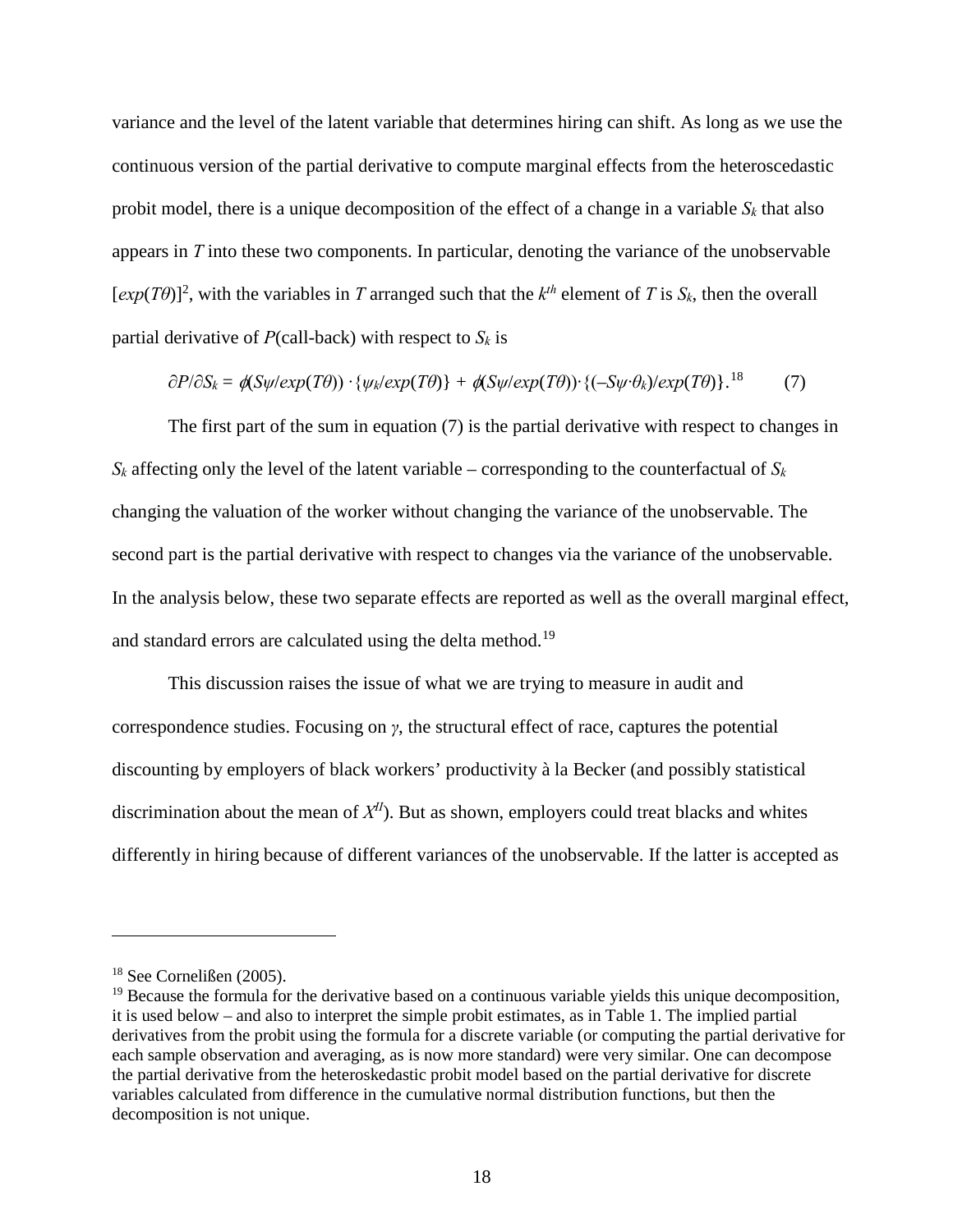a meaningful measure of discrimination, we might not want to eliminate it.

There are two reasons why the coefficient *γ* is the focus of interest. First, to the best of our knowledge, differential treatment based on assumptions (true or not) about variances have not been viewed as discriminatory in the legal literature. Second, and probably more important, the taste discrimination (and possibly "first-moment" statistical discrimination) that correspondence studies capture in *γ* generalizes from the correspondence study to the real economy. In contrast, the difference in treatment based on differences in the variances of unobservables is an artifact of the design of correspondence (or audit) studies – in particular, the standardization of applicants to particular, and similar, values of the observables, relative to the actual distribution of observables among real applicants. If, instead, a study used applicants that replicated the actual distribution of applicants to the employers in the study, there would be no bias – in the setting described here – from different variances of the unobservables. This is discussed in detail in Neumark (2012).

That is not to say, however, that there cannot be discrimination based on second moments with, for example, risk averse firms. In that sense, one can potentially interpret the bias correction and decomposition not as separating out real versus spurious discrimination, but rather firstmoment versus second-moment discrimination. We could imagine, for example, that risk-averse firms are less likely to call back (or hire) workers with more uncertain productivity, even when on average they are as productive as another group. However, the potential difficulty with this interpretation is that we do not uniformly find that the minority group that experiences discrimination according to the conventional analysis generally has a higher variance of the unobservable; indeed, in both the labor market studies and the housing market studies we analyze, this is the case in just about half of the estimates. This is a further reason why, in the remainder of the paper, we interpret the evidence as isolating discrimination by adjusting for differences in the variances of unobservables.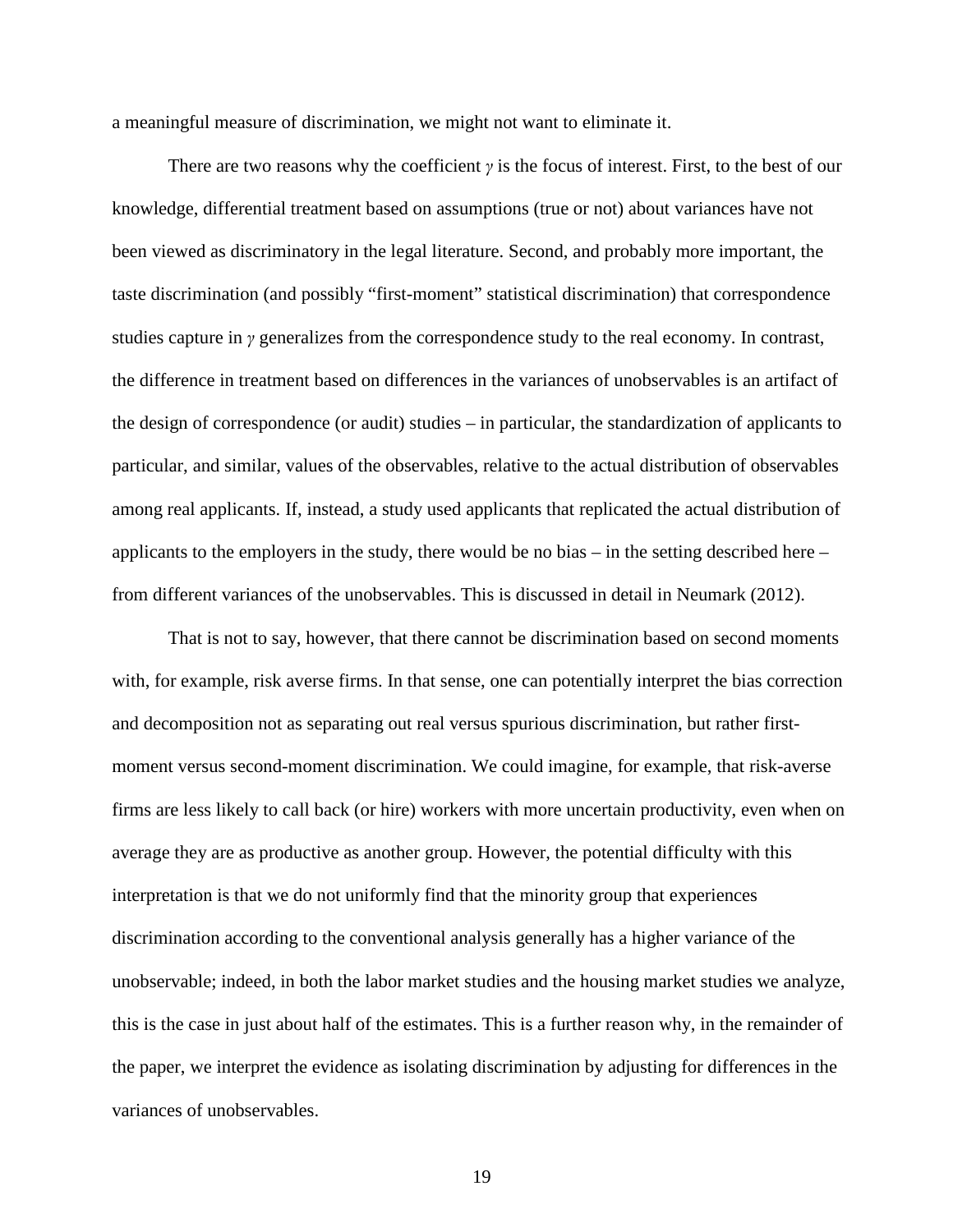# **5. Results from re-examination of field experiments with quality variation across resumes** *Labor market field experiments*

We report the results for the re-analysis of the datasets from the labor market field experiments in Tables 2A and 2B. Turning to the first set of labor market studies covered in Table 2A, we first report the estimated discrimination coefficient (*γ*, in the equations from above) in the first row of the table (Panel A). These match the estimates in the last column of Table 1, and have already been summarized.

Panel B turns to the heteroscedastic probit estimates that correct for biases from differences in the variance of unobservables. The "Controls" entry toward the bottom of the table lists the resume characteristics including those likely to shift the call-back rate (like education, skills, etc.).<sup>[20](#page-21-0)</sup> The first row of Panel B reports the overall effect from the heteroscedastic probit estimates. These are similar to the probit estimates. The next two rows of the table report the key results from the decomposition of the heteroscedastic probit estimates. The "level" effect (labelled "Marginal effect through level (unbiased)" in the table) is the unbiased estimate, and the "variance" effect reflects the bias from correspondence study design, arising because of the interaction between the quality of the resumes sent out (relative to the actual distribution) and differences in the variances of unobservables.

Looking at these estimates, for the first study – the Baert et al. (2015) experiment on discrimination against Turkish job applicants relative to natives in Belgium – the evidence of

<span id="page-21-0"></span><sup>&</sup>lt;sup>20</sup> Some studies include resume characteristics that are not independent of minority group status. For example, Oreopoulos (2011) indicates, for some of his ethnic groups, that some education or experience occurred in a foreign country. This is useful for asking what might explain variation in the amount of discrimination immigrants face, which is the focus of his study. But it does not fit into the narrower question considered in this paper of discrimination against the minority group per se. Hence, we only use resume characteristics that are constructed to be orthogonal to minority group status.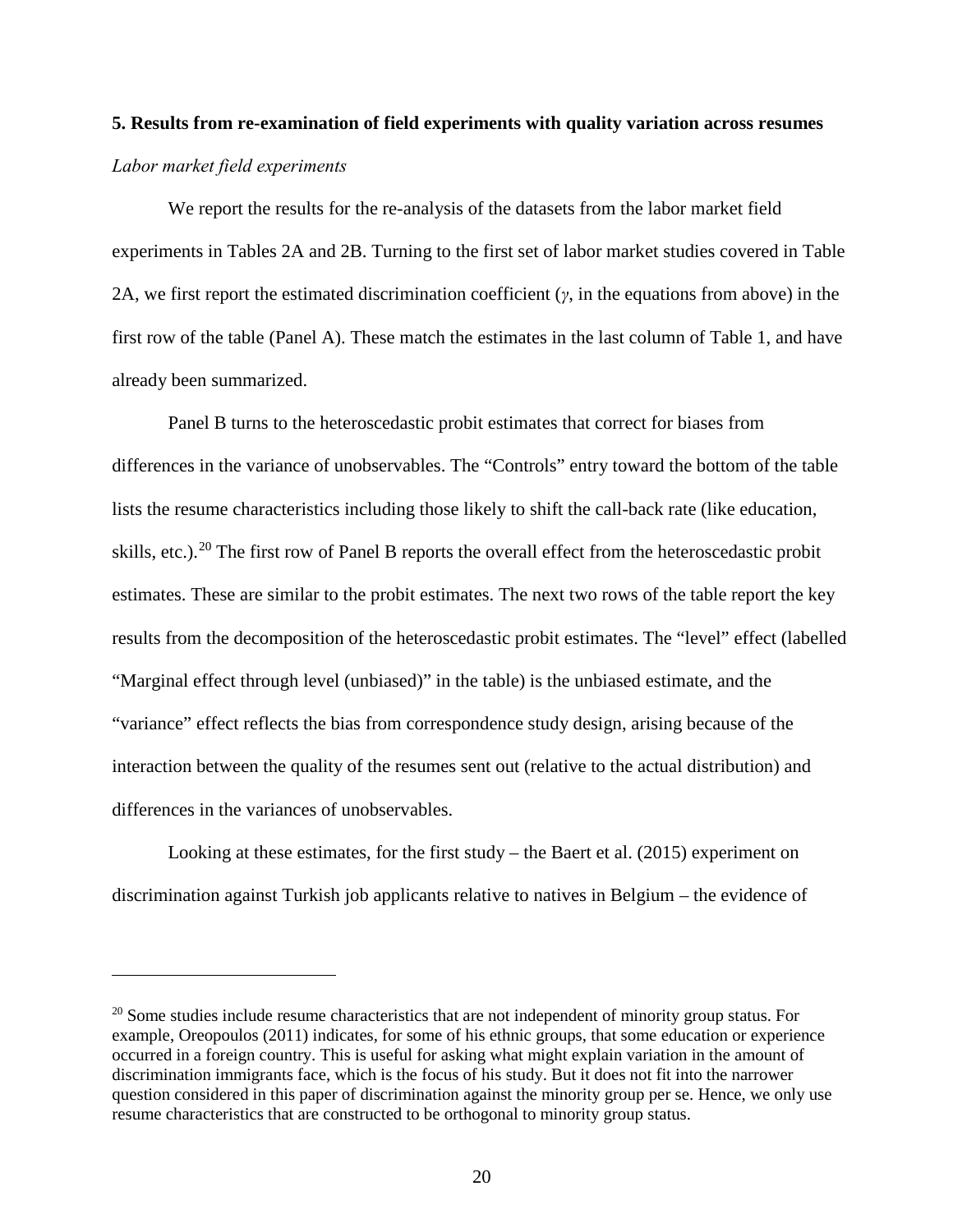discrimination completely disappears in the heteroscedastic probit estimates. In both columns (1) and (2) – the first for a call-back, and the second for an immediate interview – the negative and significant coefficient estimate on the indicator for Turkish applicants becomes positive and statistically insignificant.

In contrast, the estimated effect through the variance is negative and significant, implying that the study design generates bias towards finding evidence of discrimination. The next row of the table reports that the ratio of the estimated standard deviations of the unobservables for minority versus non-minority candidates is around 0.5, indicating a lower variance of unobservables for the Turkish applicants. In terms of the model, the reduction in estimated discrimination coupled with a lower variance of unobservables for minorities implies that on average the resumes in this study were of relatively low quality compared to what employers see; thus, the low variance group is less likely to be of sufficiently high quality on the unobservables to merit a call-back, and the difference in variance creates a bias towards finding discrimination against Turkish applicants.

Below the decomposition estimates, the table reports some additional diagnostic test results. First, it reports the p-value from the overidentification test that the ratios of the skill coefficients between (in this case) Turkish and native applicants are equal across all of the skills/resume characteristics. The p-value is 0.97 in column (1) and 0.93 in column (2), indicating that we do not reject the overidentifying restrictions. On the other hand, in this case, as reported in the next row, the data tend to reject the restriction to the homoscedastic specification; the p-value from a likelihood ratio test is 0.01 in column (1) and 0.10 in column (2). The final test result reported is whether the ratio of variances of the unobservables equals one; this is rejected strongly in both columns (a result we expect would to parallel to some extent the likelihood ratio test).

Thus, for the Baert et al. study, application of this method of correcting for bias from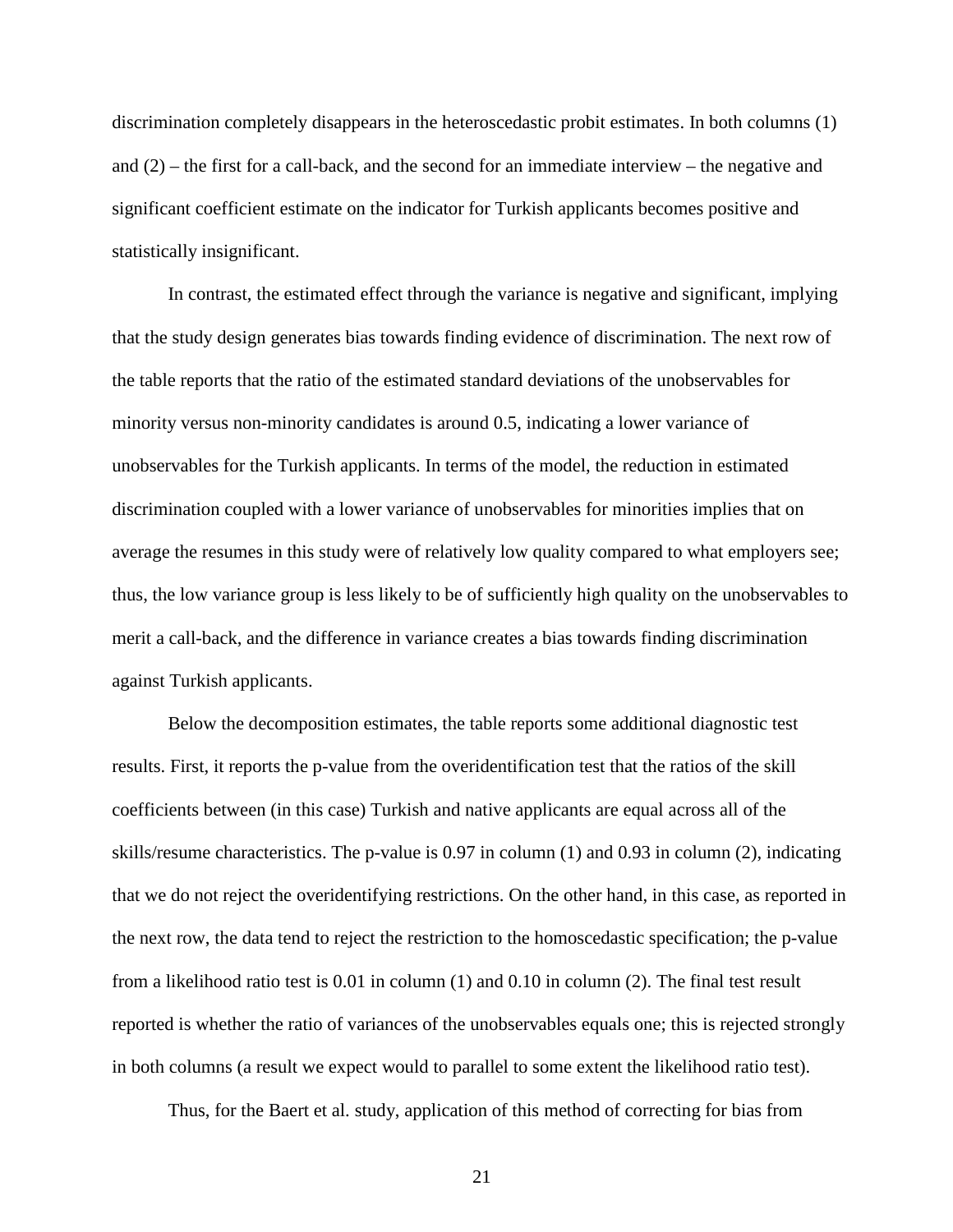differences in the variances of unobservables very much overturns the evidence of ethnic discrimination. There is one additional point to make with reference to the more general earlier discussion about interpreting the effect through the variance. One might refer to the negative (and significant) estimates on "Marginal effect through variance" as suggesting that the evidence of discrimination has not gone away, but simply been "displaced" to show up in the variance. We have already explained why, in the context of the method and underlying model used in this paper, the estimated effect through the variance is an artifact of the study, and would not be expected to be replicated in the real world. Similarly, it would not be replicated if the study had used highquality resumes, or a distribution of resumes that matched the distribution employers actually see. An alternative hypothesis, though, is that the effect of variance is real, and reflects employer risk aversion rather than how the employer evaluates the likelihood that an applicant exceeds a callback/hiring threshold, given the resume. However, if there is risk aversion, then high-variance groups would be penalized. That is inconsistent with the evidence from the Baert et al. data, since the minority applicants are estimated to have lower variance.<sup>21</sup>

Having gone through the results for the first study in detail, the results for the other labor market studies can be covered more succinctly. The Carlsson and Rooth (2007) study of discrimination against Middle Easterners in Sweden asks a very similar question to Baert et al. (2015). In this case, however, the conclusions are scarcely affected by addressing the Heckman-Siegelman critique. The estimated marginal effect through the level  $(-0.102)$  is very similar to the simple heteroscedastic probit estimate (−0.095), and the estimated marginal effect through the

<span id="page-23-0"></span> $21$  This may be too strong a statement, since if employers actually evaluate applicants based on their assumed variance of the unobservable, the statistical model might be different. We are not aware of any field experiments that have tried to incorporate risk aversion, although this might be fruitful. Dickinson and Oaxaca (2009) provide a lab experiment study of this type of discrimination in labor markets.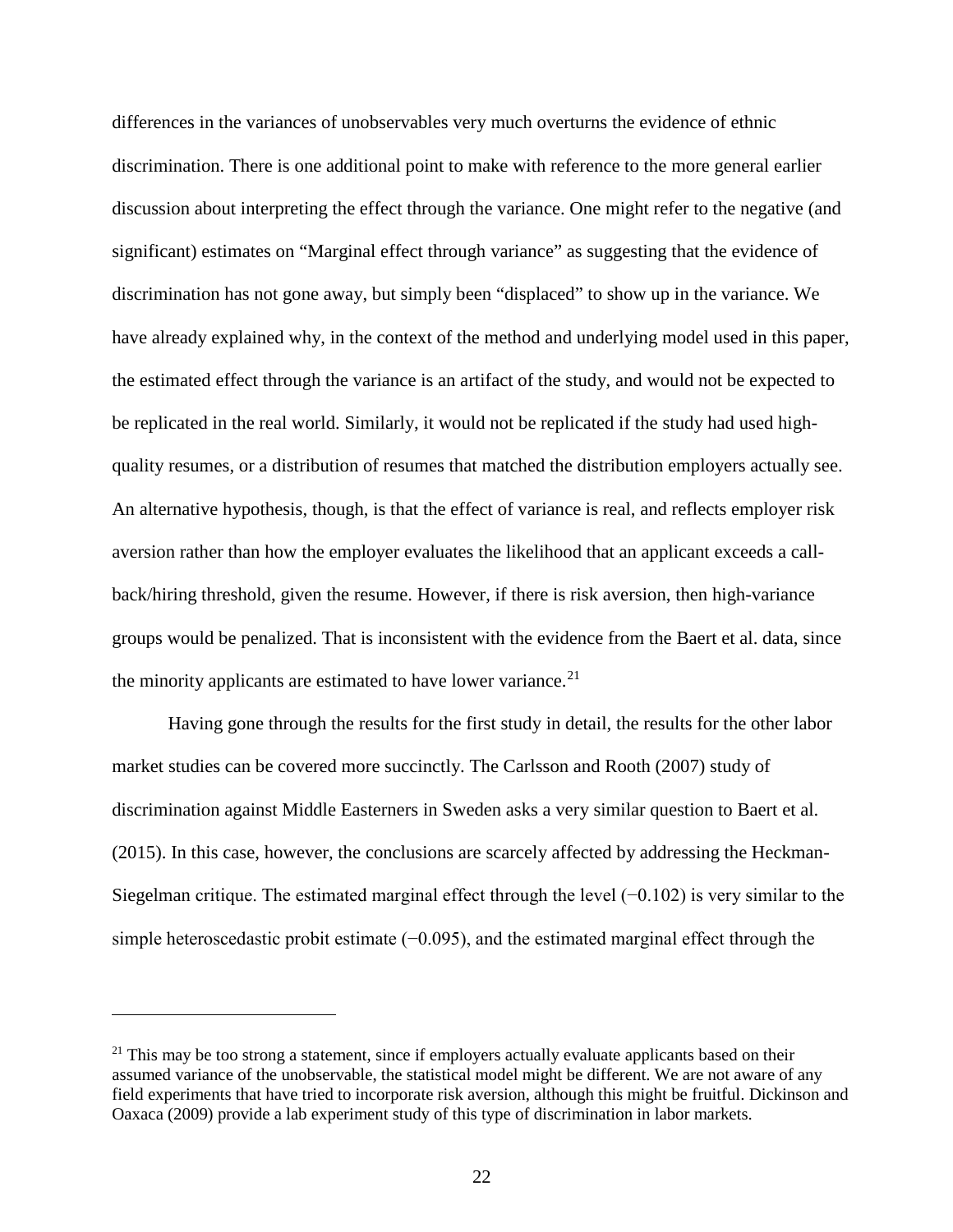variance is close to zero (0.007) and estimated precisely. In this case the ratio of the estimated standard deviations of the unobservable for minorities relative to non-minorities is very close to one (1.03), which implies – in terms of the Heckman-Siegelman critique – that there is unlikely to be any bias regardless of the quality of the artificial resumes relative to the population of resumes that the employer sees, which is consistent with the robustness of the evidence for this study. Note also that the data do not reject the overidentifying restrictions, nor do they reject the restriction to the homoscedastic model or that the ratio of standard deviations equals one – not surprising given the estimates.

The Drydakis (2014) study looks at discrimination against gays and lesbians. In this study, also, correcting for potential bias from differences in the variances of the unobservables does not alter the conclusion much. Indeed, the estimated effect of being gay or lesbian is larger negative (−0.476 or −0.499) after correcting for this bias, relative to the overall effect of −0.384 for gays and −.304 for lesbians. For both groups, the estimated variance of the unobservable is quite a bit larger than for straight men or women, with a ratio of standard deviations of 1.59 for gay versus straight men, and 2.27 for lesbian versus straight women. The combination of a higher variance for gays or lesbians with a larger estimate of discrimination would imply that the resumes were of low quality relative to the distribution, which would lead employers to favor the high variance group and generate a bias towards zero in the estimate of discrimination.

Note that for the Drydakis analyses there is strong evidence against the homoscedastic probit model and marginally significant evidence against equal standard deviations. Also, for the analysis of gay versus straight men the overidentifying restrictions are rejected at the 10-percent level. This last result prompted us to estimate a less restrictive model that did not restrict the effects of two of the resume characteristics to be the same across gay and straight men – chosen based on the estimates indicating that these interactions did not fit the expected pattern if the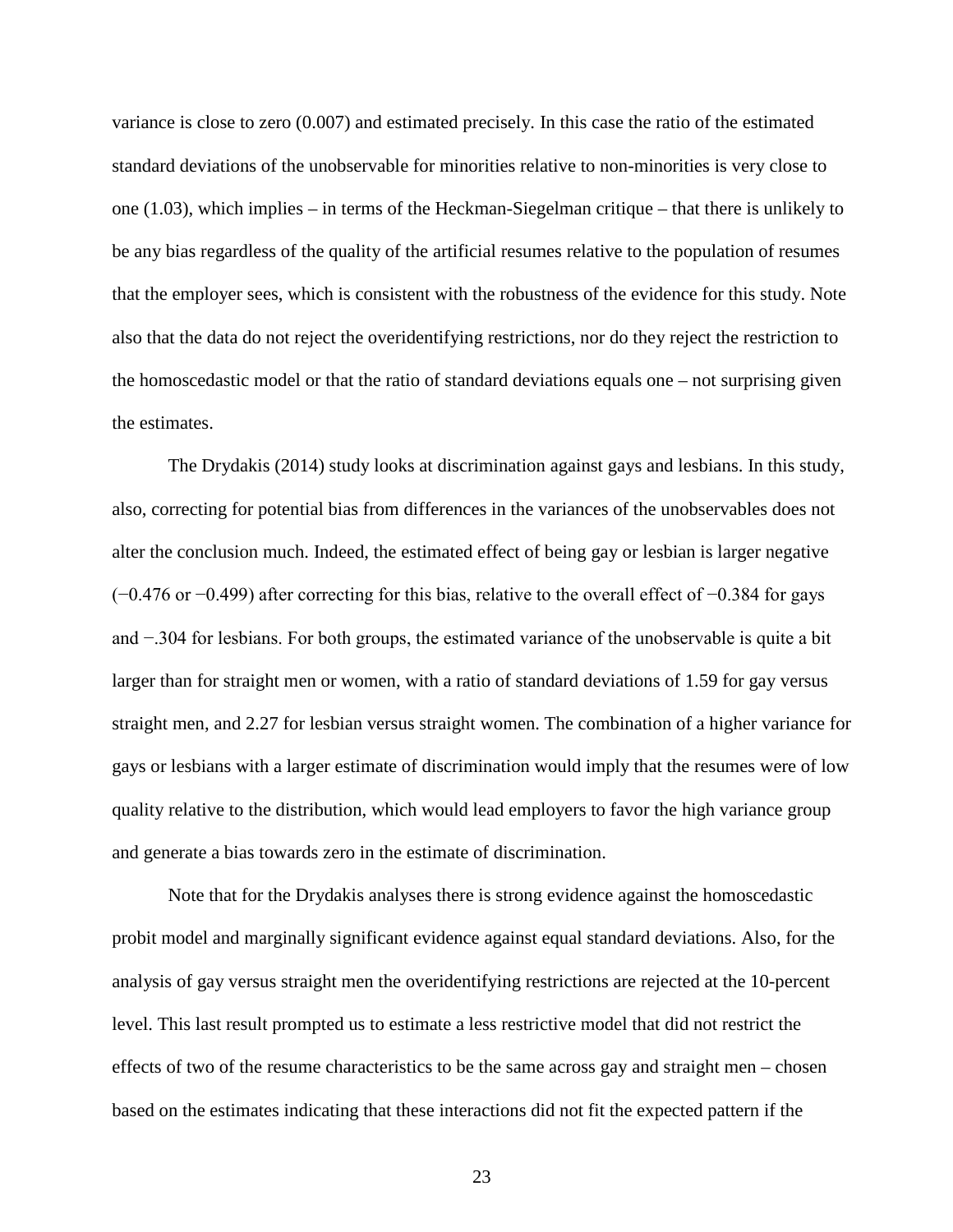coefficients in the latent variable model were equal and only the variances of the unobservables varied.<sup>[22](#page-25-0)</sup> In this case the overidentification restrictions were no longer rejected (the p-value was 0.751), yet the estimates were very similar to those reported in column (5) of Table 2A.

Lee and Khalid (2016) study discrimination against Malays (versus Chinese), in the private sector in Malaysia.<sup>[23](#page-25-1)</sup> In this case, the conclusions are dramatically affected by addressing the Heckman-Siegelman critique, as the estimated marginal effect through the level changes sign and becomes significant and positive – consistent with discrimination in favor of Malays.<sup>[24](#page-25-2)</sup> In contrast, the estimated marginal effect through the variance is large, negative, and significant (−0.445). In this case the ratio of the estimated standard deviations of the unobservable for Malays relative to Chinese is very low (0.11). The combination of a lower variance for Malays with a smaller (indeed, opposite-signed) estimate of discrimination would imply that the resumes were of low quality relative to the distribution for jobs included in the study, which would lead employers to favor the high variance group and generate a bias towards discrimination in favor of Chinese applicants. Note also that the data do not reject the overidentifying restrictions.

<span id="page-25-0"></span> $22$  These were the indicators for a high-quality resume (more experience) and for resume type. These were chosen because the estimated signs of the interactions relative to the signs of the main effects were rather strongly inconsistent with what would be predicted based on the higher estimated variance of the unobservable for gays. Note that the model is identified as long as the effects of *some* variables that shift the call-back probability are restricted to be equal across the two groups; this restriction does not have to hold for all of them, and can be relaxed by adding interactions between the group indicator and the resume characteristic to the heteroscedastic probit model.

<span id="page-25-1"></span><sup>&</sup>lt;sup>23</sup> Malays are not the minority group, although we retain that label in the table to be consistent with other studies. Lee and Khalid (2016) discuss issues related to potential discrimination against Malays in the private sector, including affirmative action for Malays in public education that may lead Malay graduates to be less preferred. Their sample size with controls is a bit smaller than ours (see their Table 4), because they also include data on the companies in the study; these data are not always available, and the company data were not provided to us.

<span id="page-25-2"></span><sup>&</sup>lt;sup>24</sup> While this change in results is striking, there are also findings in the Lee and Khalid paper that do not cleanly fit the expected story of discrimination against Malays. In particular, they find stronger anti-Malay discrimination in hiring for private university graduates, where affirmative action in education is *not*  implemented.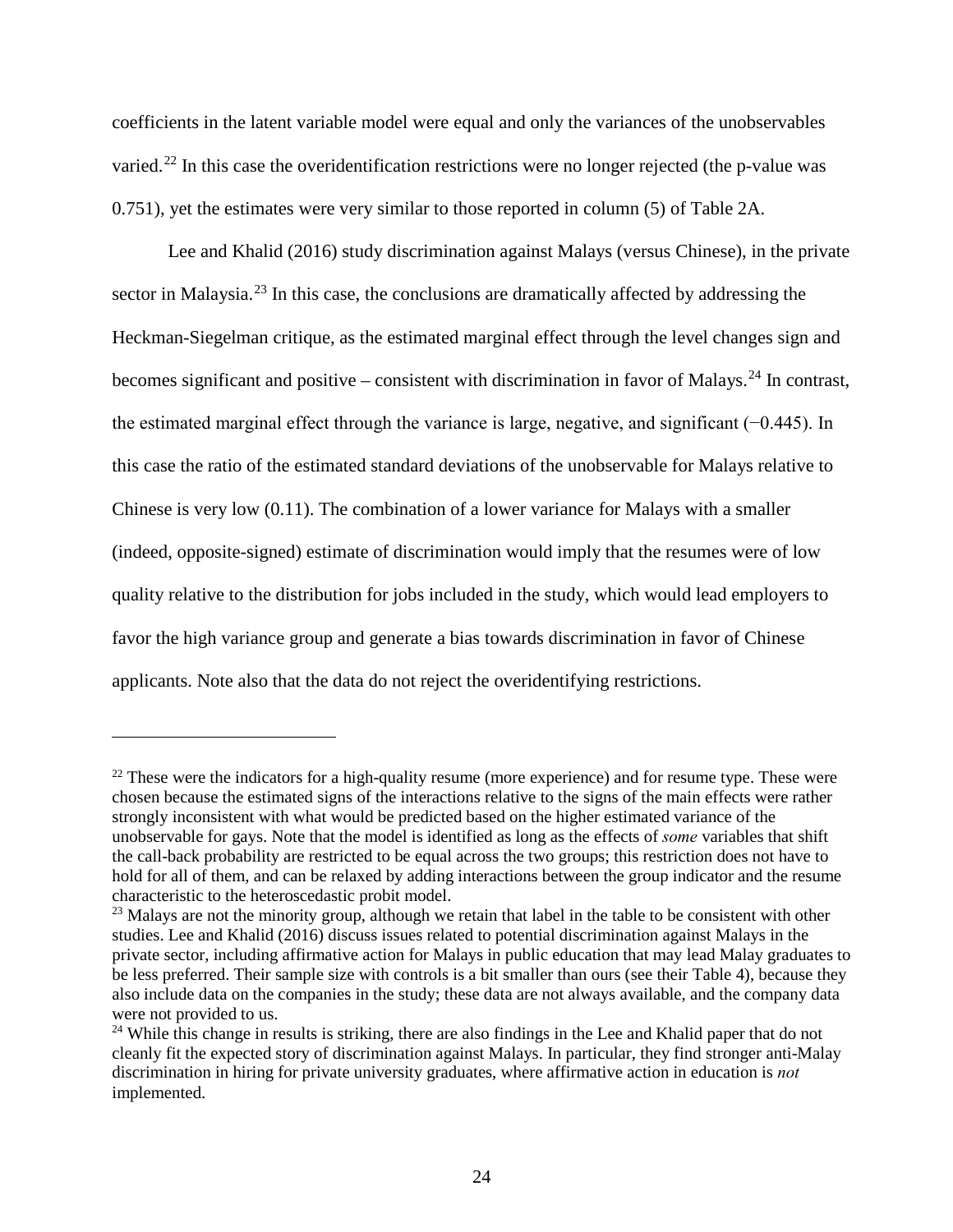Turning to the remaining labor market studies, in Table 2B, Oreopoulos (2011) studies outcomes for six immigrant groups relative to native Canadians. It turns out that for two of these groups – Chinese and Indian – the evidence of discrimination remains significant after addressing the Heckman-Siegelman critique, and is actually stronger, with estimates changing from around −0.05 to −0.10 or greater. For both groups, the estimated variance of the unobservable is larger for immigrants than for natives, which appears to interact with the applicants being low quality so that the higher variance biases the estimate of discrimination from the standard probit towards zero. In contrast, for the other four groups – Chinese-Canadian,  $^{25}$  Pakistani, Greek, and British – there is no longer significant evidence of discrimination. Note that in two cases – Pakistani and Greek – the point estimate of the marginal effect of minority group membership through the level is still a large negative number, but is insignificant. In contrast, for the British, the point estimate is no longer negative.

Turning to the other diagnostics, in every case for the Oreopoulos analysis, the overidentification restrictions are not rejected. Similarly, with the exceptions of the analysis for the Chinese applicants, the data do not reject the restriction to the homoscedastic model. Thus, in this case we are sometimes failing to find evidence of discrimination because we are estimating a more flexible model even when the data do not reject a more restrictive model that provides evidence of discrimination – and the results for the Pakistani and Greek applicants are notable in this regard. This poses the usual trade-off of bias versus precision, although generally speaking labor economists are willing to estimate less restrictive models that eliminate bias at the risk of decreased precision. Regardless, it seems reasonable to conclude that the re-analysis of the Oreopoulos data indicates far less robust evidence of discrimination than the original study.

<span id="page-26-0"></span><sup>&</sup>lt;sup>25</sup> This refers to an English first name and a Chinese last name.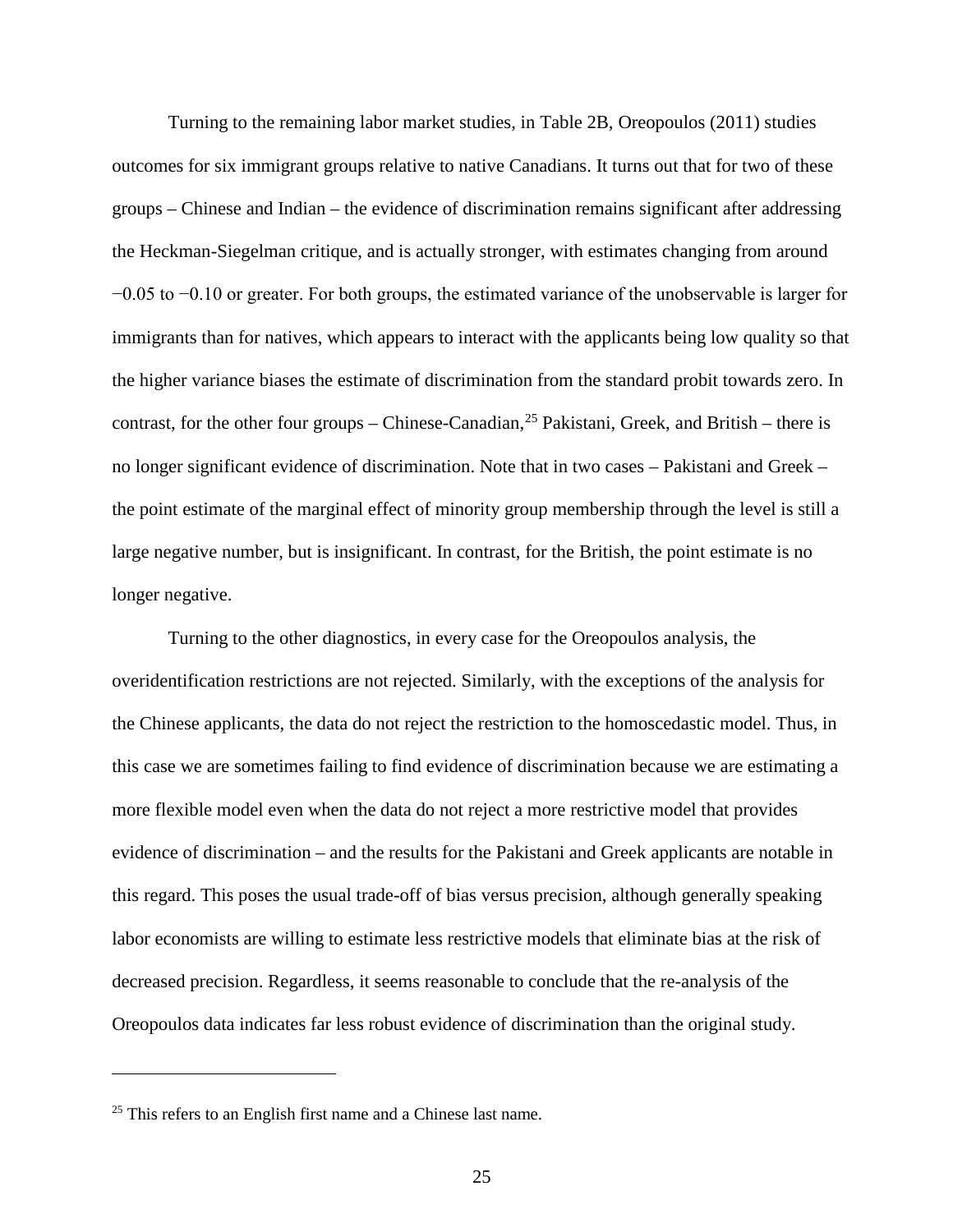Finally, column (7) of Table 2B repeats the re-analysis of the Bertrand and Mullainathan (2004) data from Neumark (2012). In this case, the evidence of discrimination gets a bit stronger, and the variance of the unobservable is estimated to be larger for blacks. These findings are consistent with low quality resumes generating a bias against finding discrimination, although the qualitative conclusions are unchanged.

Thus, the conclusion from our re-examination of the labor market experiments is that the findings from the existing studies of discrimination against ethnic, racial, or sexual orientation minorities are not always robust to addressing the Heckman-Siegelman critique. All 14 estimates based on the existing studies, using the conventional approach, point to evidence of discrimination. But only six (or just under one-half) of the corrected estimates provide evidence of discrimination.<sup>[26](#page-27-0)</sup>

This conclusion that the analysis of data from field experiments on labor market discrimination is not always robust is echoed in the findings reported in Neumark et al. (2016). They study age discrimination in hiring, and find that the evidence of discrimination against older women is robust to addressing the Heckman-Siegelman critique, but the evidence of discrimination against older men is not robust. On the other hand, some other recent papers using this technique do not find large differences. Carlsson et al. (2013) re-examine data from four previous studies of the Swedish labor market, each of which includes some form of the data required to implement the bias correction. Their re-analysis does not lead to large changes in the estimates of discrimination, although sometimes the estimated discrimination (against those with Arabic names, and in favor of women) becomes smaller. Three recent studies by Baert, all on the

<span id="page-27-0"></span><sup>&</sup>lt;sup>26</sup> This includes the evidence from Carlsson and Rooth (2007), Drydakis (2014, for both gays and lesbians), Oreopoulos (2011, for Chinese and Indian), and Bertrand and Mullainathan (2004, significant at 10-percent level).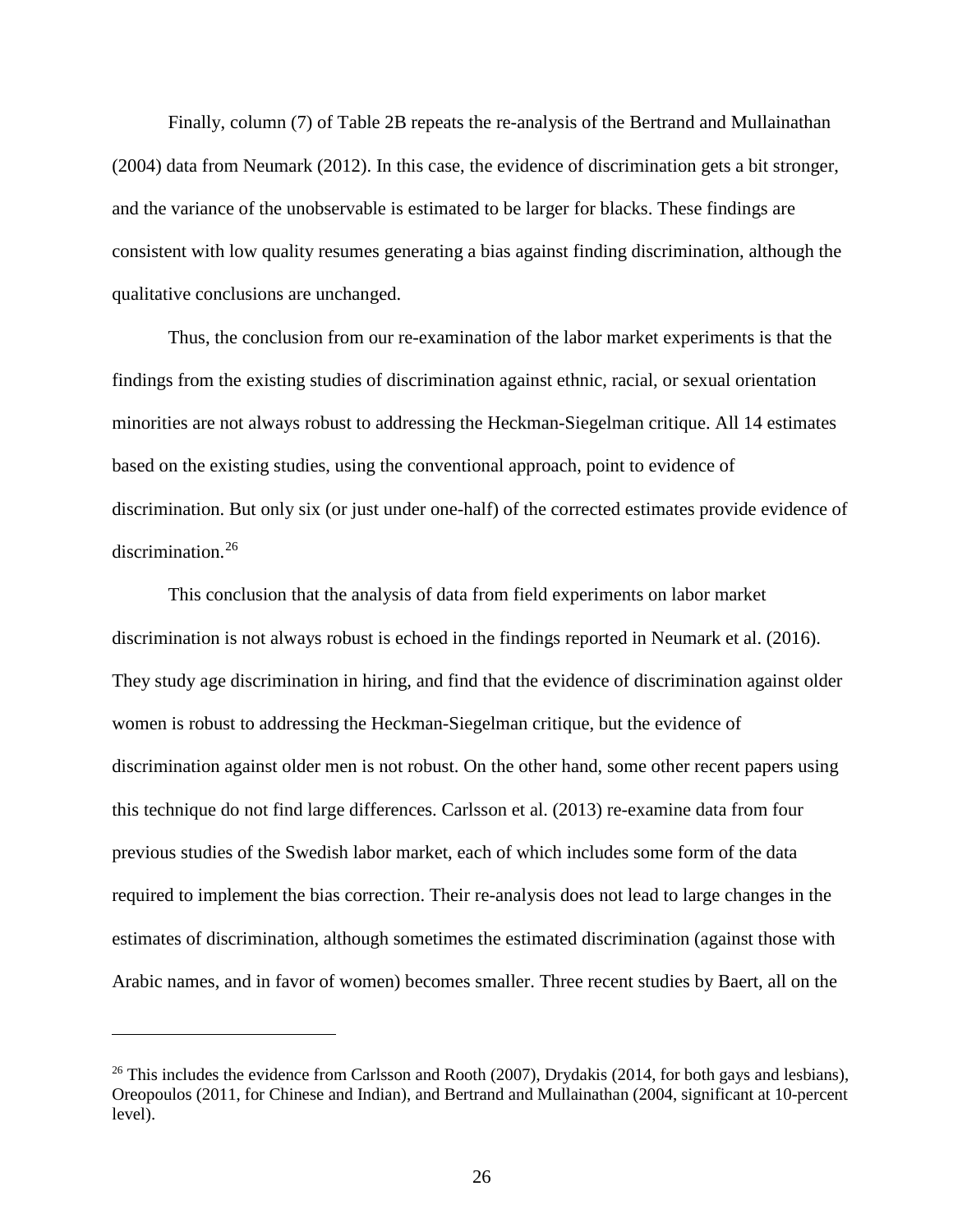Belgian labor market, found no change in the estimates of discrimination in these experimental studies. Baert (2015) implemented this method in a study of discrimination against Turkish school-leavers in Belgium, using information on distance from the worker's residence to the workplace and other application characteristics to identify the heteroscedastic probit model, and report that this correction does not alter the conclusions. Baert (2014) applied the bias correction in an investigation of discrimination based on sexual orientation and family responsibilities, and found no bias or difference in reported results (Baert, 2014, footnote 15, p. 551). Baert (2016) found similar results in a study of hiring discrimination against disabled individuals (see pp. 83- 84). Nunley et al. (2015) studied racial discrimination in hiring of recent college graduates in the United States. Applying the bias correction to their finding of a significant, lower interview rate to black graduates indicated that the baseline estimate of discrimination was understated, although the resulting estimated marginal effects through the level and variance were not statistically significant (p. 1118). Thus, among these latter studies, there is again sometimes an indication that the results are not robust to addressing the Heckman-Siegelman critique, although there is less clear of an indication that ignoring this critique leads to overstating discrimination.

### *Housing market field experiments*

The results from the re-examination of the evidence from the housing discrimination studies are presented in Table 3. Ahmed et al. (2010) study discrimination against Arab applicants in Sweden, looking – as three of the four housing studies do – at both positive responses and offers of immediate showings. In this study, correcting for potential bias from differences in the variances of the unobservables does very little to change the conclusions. The estimates of lower positive responses or offers of immediate showings to Arab applicants become if anything more negative – most notably for immediate showing, where the estimate changes from −0.074 to −0.146 – and both estimates are statistically significant. The estimated effects of Arab ethnicity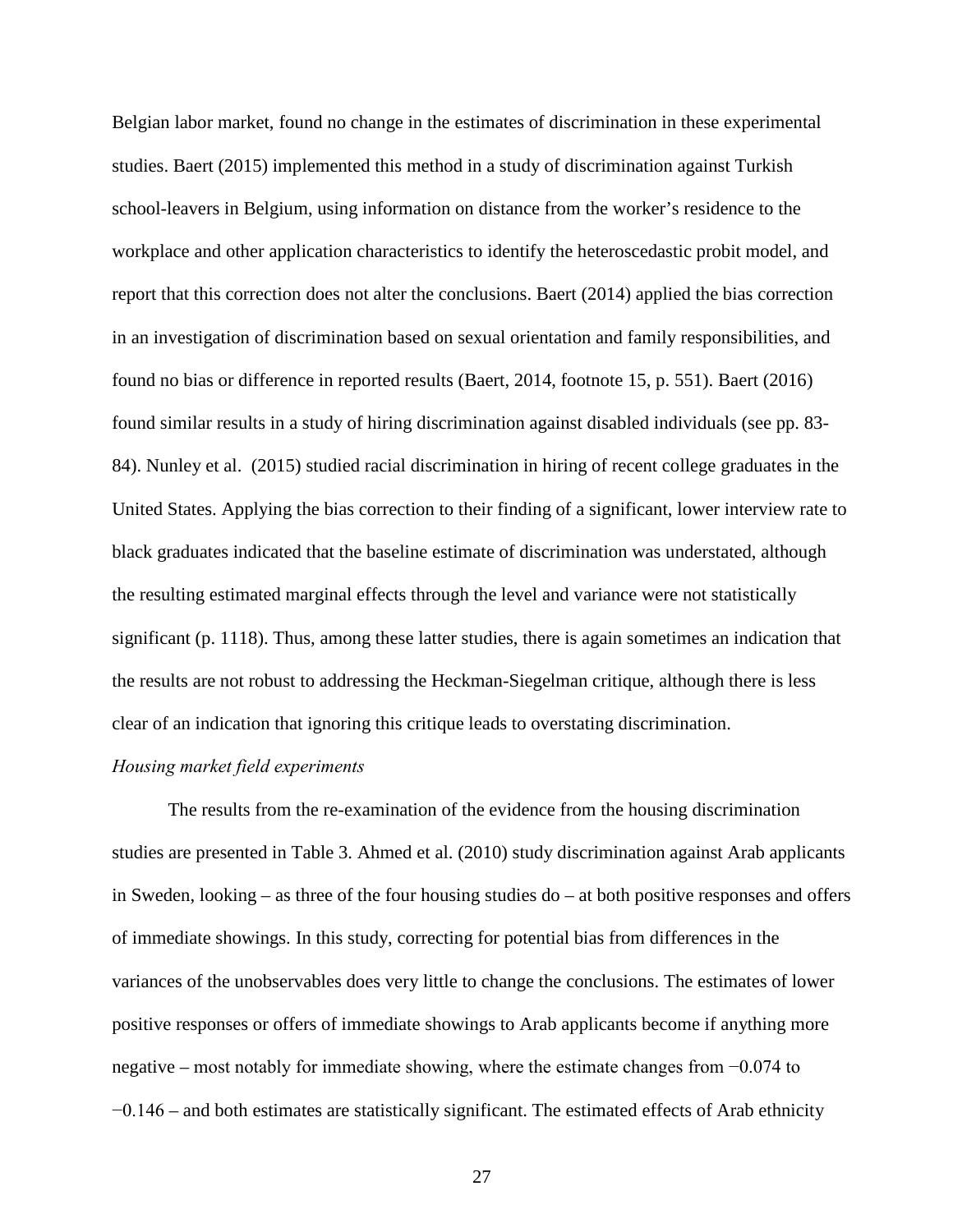through the variance are positive, and larger for immediate showings, corresponding to the larger negative estimate on the marginal effect through the level. The estimated variance of the unobservable is larger for Arab applicants, so combined, the estimates imply that the applications were lower quality than the population of applications to these landlords, biasing towards zero the conventional probit estimate of discrimination in immediate showings. Turning to the other diagnostics, in neither analysis are the overidentification restrictions, the restriction to a homoscedastic probit model, or equality of the standard deviations rejected. Thus, in this study evidence of discrimination persists.

These same conclusions are echoed in the remaining columns of the table – for the Bosch et al. (2010), Carlsson and Eriksson (2007), and Ewens et al. (2014) studies. In all cases, the biascorrected estimates still lead to statistically significant evidence of discrimination based on race and ethnicity. And in most cases the point estimate for the marginal effect through the level is very close to the overall heteroscedastic probit estimate, while the estimates of the effect of race or ethnicity through the variance are very small. $^{27}$  $^{27}$  $^{27}$ 

There is one case (Ewens et al., 2014) where the overidentifying restrictions are rejected at the 10-percent level (and the p-values for the other tests are fairly low). We therefore carried out an additional analysis, paralleling what we did with the Drydakis (2014) data on gay and straight male applicants. In this case, we estimated a less restrictive model that did not restrict the effects of percent black in the area or city to be the same across black and white applicants, based on the

<span id="page-29-0"></span><sup>&</sup>lt;sup>27</sup> One reason for the robustness of the results in Carlsson and Eriksson (2013) could be because they use applications with substantial variation in applicant characteristics. The authors do this because by avoiding standardizing applicants to a very narrow range, the bias identified by the Heckman-Siegelman critique can be reduced, although this cannot ensure that the range of quality of actual applicants is not larger. It is also the case that – especially for the positive response outcome – the variances are nearly equal (the ratio of estimated standard deviations is 1.02), so that using a narrow range of applicant quality would not introduce bias.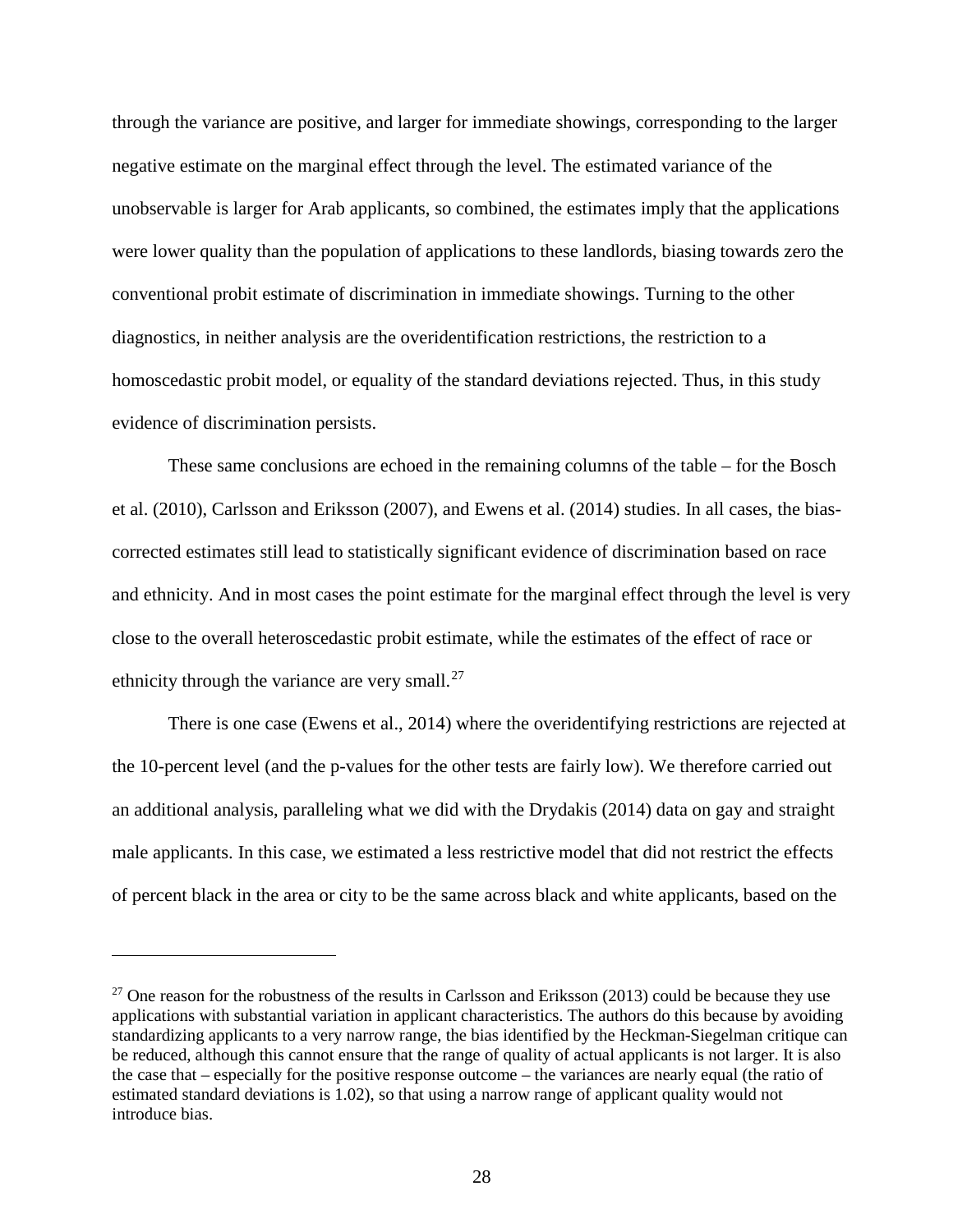estimates indicating that these interactions did not fit the pattern of equal coefficients in the latent variable model with probit coefficient differing because of differences in the variances of unobservables. In this case the overidentification restrictions were no longer rejected (the p-value was 0.877), yet the conclusions were similar to those in column (7) of Table 3. The overall estimate (standard error) of discrimination from the heteroscedastic probit model was −0.064 (0.023), and the unbiased estimated effect through the level was −0.067 (0.023).

Thus, the conclusion from our re-examination of the housing market studies is that the findings from the existing studies of discrimination against ethnic or racial minorities are robust to addressing the Heckman-Siegelman critique. With one minor exception, these past studies found evidence of discrimination, and our corrected estimates are qualitatively and usually quantitatively very similar.

Why might the housing market tests of callback for rental enquiries be more robust to addressing the Heckman-Siegelman critique? One possibility is that that the information provided in the housing market tests is sufficiently complete that there is little scope for a role for unobservables, and hence little impact of any differences in the variance of unobservables across groups. In housing markets, there may not be much more that matters to agents than ability to pay, and the information in the applications may convey this quite reliably. In contrast, an employer has an ongoing relationship with a worker, as do the employer's customers, so that many factors that are not conveyed in an on-line job application could potentially weigh on an employer's decision, and hence, correspondingly, differences in the variances of these unobserved factors across groups could matter much more.

### **6. Conclusions**

The goal of this paper was to re-examine evidence from field experiments on labor market and housing market discrimination (experiments that, in general, identify the combined effect of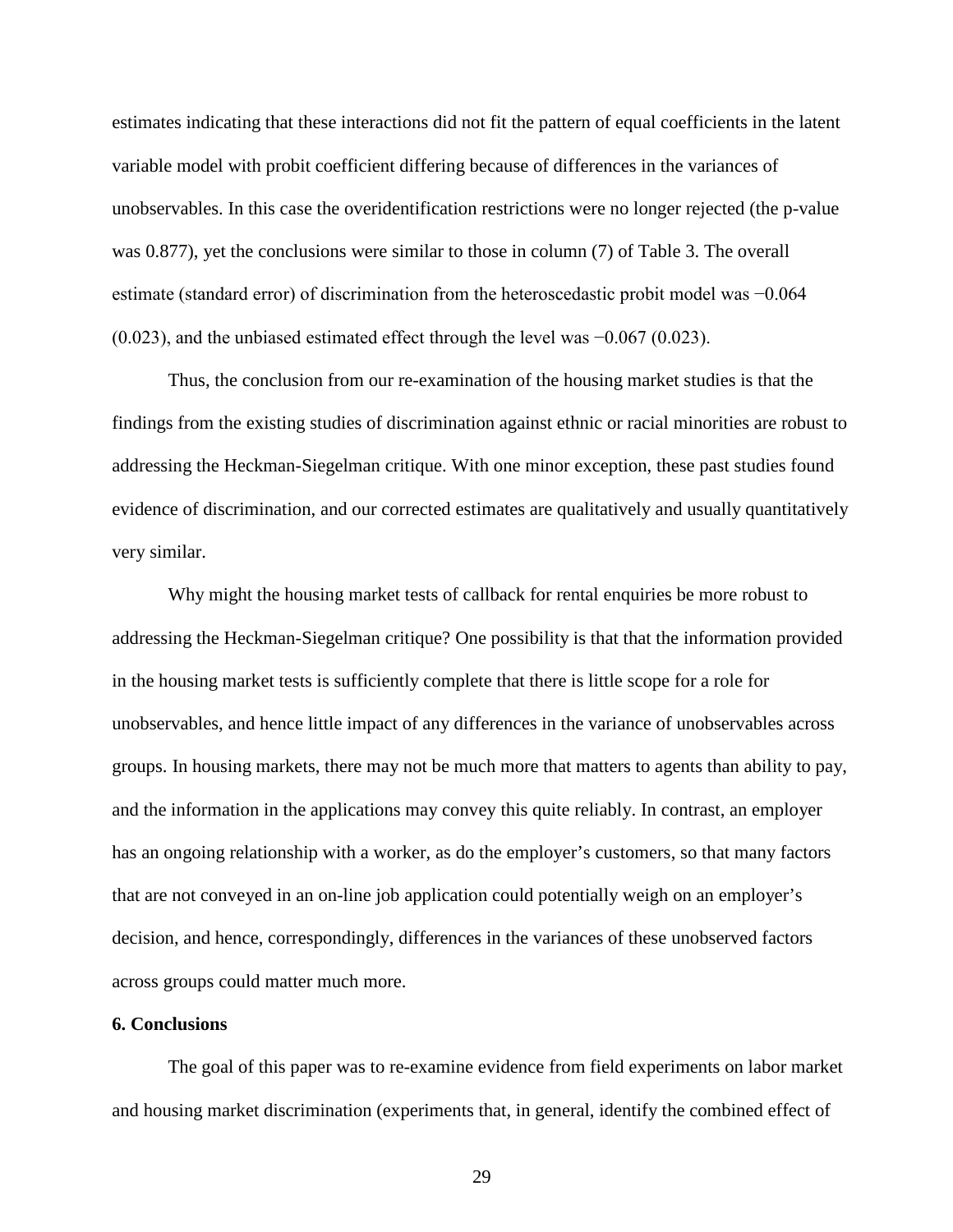taste discrimination and statistical discrimination). Specifically, our goal is to see if the nearuniform findings of discrimination against minorities hold up after correcting for an important source of bias originally identified in Heckman and Siegelman (1993) – which we refer to as the "Heckman-Siegelman critique." This critique emphasises that even under quite ideal conditions for these studies, the evidence can be biased in either direction – or, equivalently, discrimination can be unidentified – if the variances of the unobservables differ across the groups studied. This is a plausible concern, given that a difference in the variances of unobservables across groups cannot be cannot be ruled out and indeed is at the core of early theoretical models of statistical discrimination (Aigner and Cain, 1977). We re-examine evidence from 10 studies that have the requisite data – applicant or other characteristics aside from the identifier for the group in question which shift the probability of call-backs or hires – implementing a correction for this bias proposed in Neumark (2012).

We find that for the housing market studies, the estimated effect of discrimination is robust to this correction. For the labor market studies, in contrast, the evidence is less robust; in about half of cases the estimated effect of discrimination either falls to near zero or becomes statistically insignificant, and in one case the sign changes.

We of course cannot definitively extrapolate from the 10 studies we were able to reexamine to the broader set of field experiments on discrimination by race, ethnicity, and sexual orientation. However, given that about half of the estimates of labor market discrimination that we could re-examine no longer provide statistical evidence of discrimination (or discrimination in the same direction) after correcting for bias from differences in the variance of unobservables, it seems reasonable to suggest that the overall (and overwhelming) evidence of labor market discrimination from field experiments is likely less robust than it seems. We have no doubt that in many countries there is discrimination in labor and housing markets against many groups, and that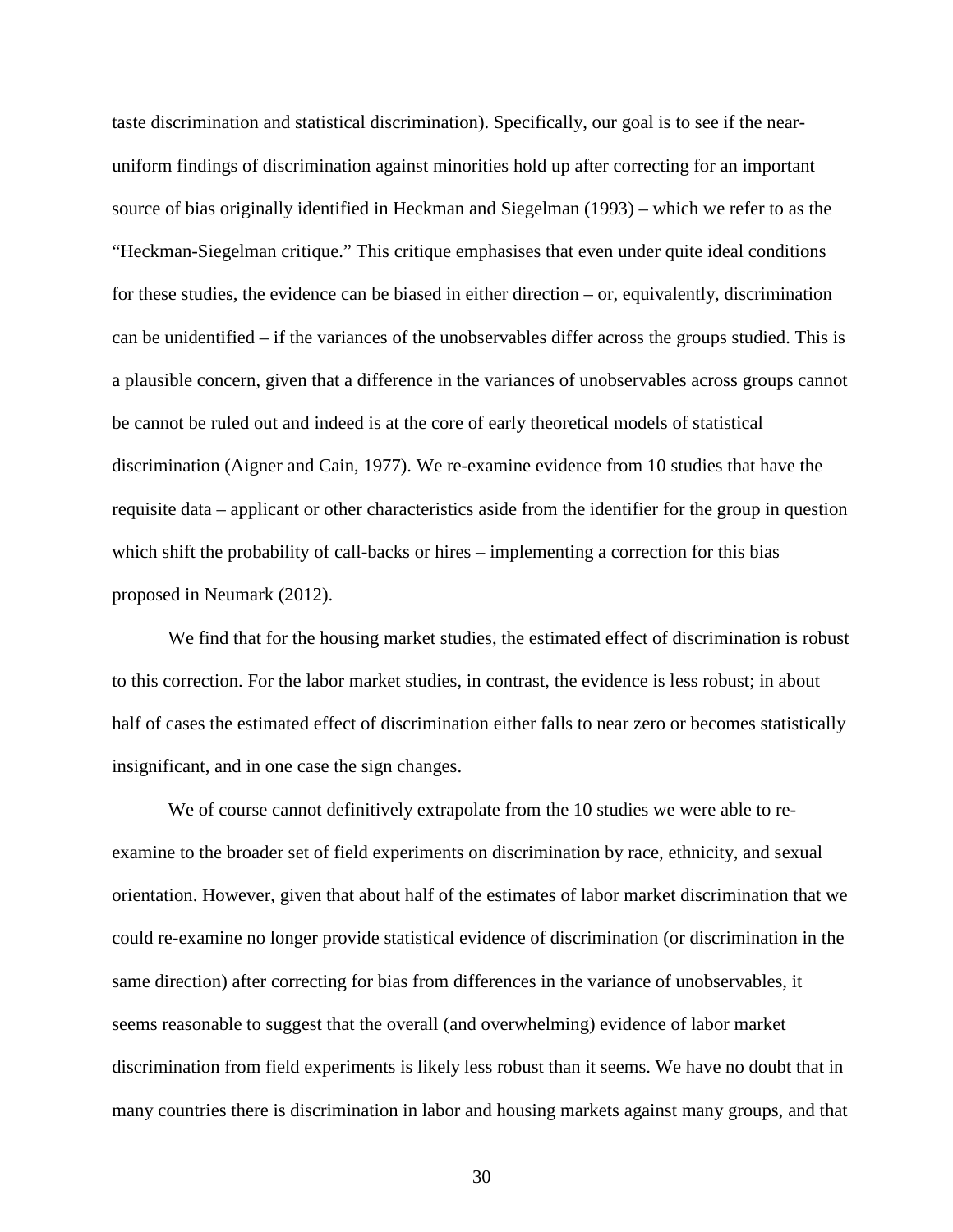– like the subset of studies we re-examine in this paper – the evidence of discrimination would frequently be robust to addressing the Heckman-Siegelman critique. But our evidence also indicates that in some cases a research design that enables a researcher to address this critique would not find evidence of labor market discrimination.

If nothing else, this conclusion implies that we need three types of research to draw more definitive conclusions from field experiments on labor and housing market discrimination: (1) more evidence using this kind of research design and methods; (2) more analysis of how best to implement these methods, what kinds of quality shifters provide the most informative estimates, etc.; and (3) further consideration of whether there are other ways to address the Heckman-Siegelman critique and whether they generate similar answers. Moreover, given the nonrobustness of the experimental evidence on labor market discrimination, in particular, to addressing the Heckman-Siegelman critique, one could reasonably argue that future experimental studies of labor market discrimination (and perhaps of discrimination in any market) must take account of this critique to be regarded as credible.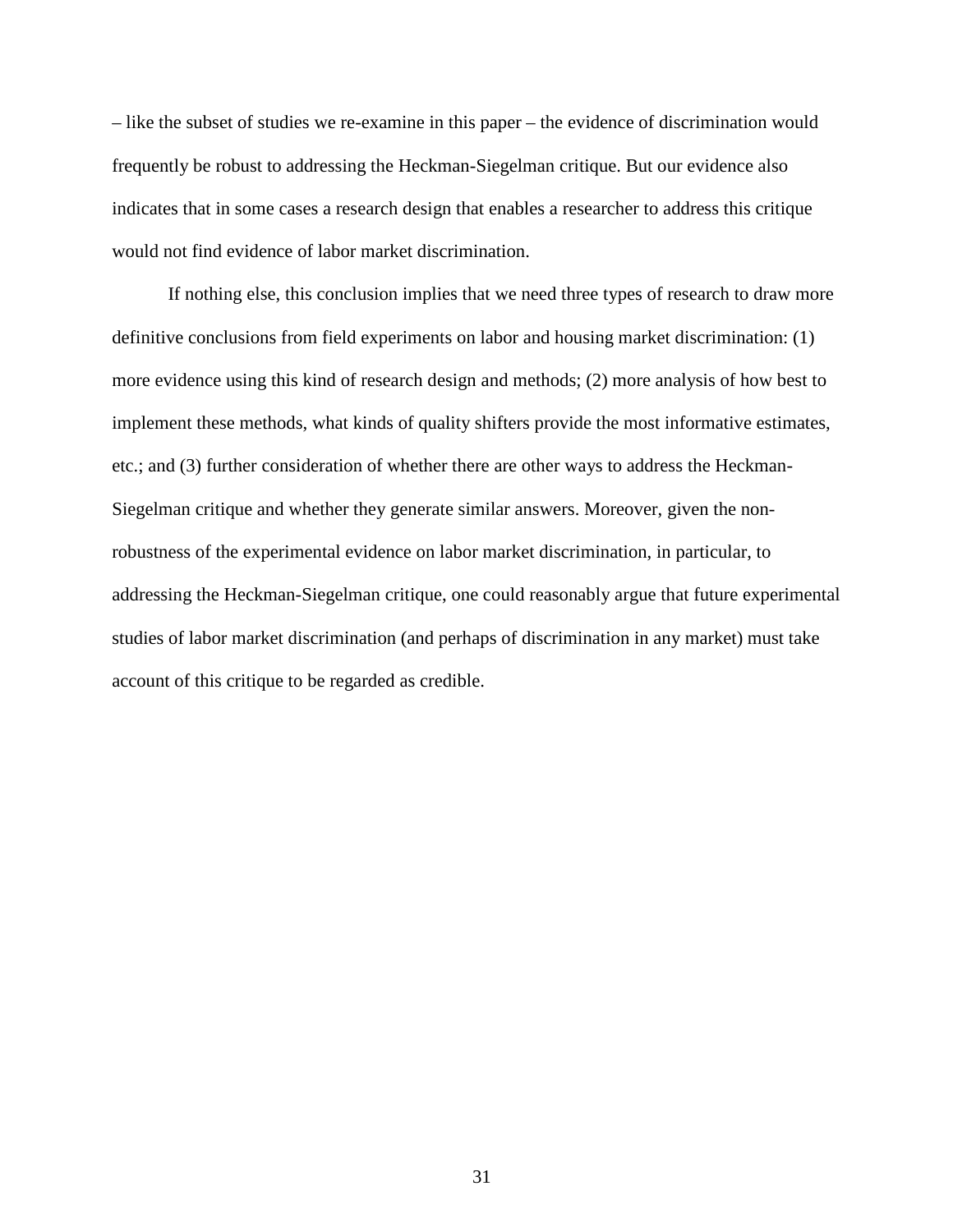### **References**

- Ahmed, A., Andersson, L. and Hammarstedt, M. (2010). 'Can discrimination in the housing market be reduced by increasing the information about the applicants?', *Land Economics*, 86(1), pp. 79-90.
- Aigner, D. and Cain, G. (1977). 'Statistical theories of discrimination in labor markets', *Industrial and Labor Relations Review*, 30(2), pp. 175-87.
- Altonji, J. and Blank, R. (1999). 'Race and gender in the labor market'. In *Handbook of Labor Economics, Volume 3*, edited by Orley C. Ashenfelter and David Card, 3143-259. Amsterdam: Elsevier.
- Baert, S. (2014). 'Career Lesbians. Getting Hired for Not Having Kids?' *Industrial Relations Journal*, 45, pp. 543–561.
- Baert, S. (2015). 'Field experimental evidence on gender discrimination in hiring: Biased as Heckman and Siegelman predicted?', *Economics*, 9, August 20, http://dx.doi.org/10.5018/economics-ejournal.ja.2015-25.
- Baert, S. (2016). 'Wage Subsidies and Hiring Chances for the Disabled: Some Causal Evidence', *European Journal of Health Economics*, 17, pp. 71–86.
- Baert, S. and Balcaen, P. (2013). 'The Impact of Military Work Experience on Later Hiring Chances in the Civilian Labour Market. Evidence from a Field Experiment'. *Economics: The Open-Access, Open-Assessment E-Journal*, 7, http://www.economicsejournal.org/economics/journalarticles/2013-37.
- Baert, S., Cockx, B., Gheyle, N. and Vandamme, C. (2015). 'Is there less discrimination in occupations where recruitment is difficult?', *Industrial and Labor Relations Review*, 68(3), pp. 467-500.
- Baert, S. and Verhofstadt, E. (2015). 'Labour market discrimination against former juvenile delinquents: Evidence from a field experiment', *Applied Economics*, 47, pp. 1061-72.
- Bertrand, M., Chugh, D., and Mullainathan, S. (2005). 'Implicit discrimination', *American Economic Review Papers and Proceedings*, 95(2), pp. 94-8.
- Bertrand, M. and Mullainathan, S. (2004). 'Are Emily and Greg more employable than Lakisha and Jamal? A field experiment on labor market discrimination', *American Economic Review*, 94(4), pp. 991-1013.
- Bosch, M., Carnero, M. and Farré, L. (2010). 'Information and discrimination in the rental housing market: Evidence from a field experiment', *Regional Science and Urban Economics*, 40(1), pp. 11-19.
- Carlsson, M. and Eriksson, S. (2014). 'Discrimination in the rental market for apartments', *Journal of Housing Economics*, 23, pp. 41-54.
- Carlsson, M., Fumarco, L. and Rooth, D.-O. (2013). 'Artifactual evidence of discrimination in correspondence studies? A replication of the Neumark method', IZA Discussion Paper No. 7619. Bonn, Germany: IZA.
- Carlsson, M. and Rooth, D.-O. (2007). 'Evidence of ethnic discrimination in the Swedish labor market using experimental data', *Labor Economics*, 14(4), pp. 716-29.
- Cornelißen, T. (2005). 'Standard errors of marginal effects in the heteroskedastic probit model', Institute of Quantitative Economic Research, Discussion Paper No. 230. Hanover, Germany: University of Hanover.
- Dickinson, D. and Oaxaca, R. (2009). 'Statistical discrimination in labor markets: An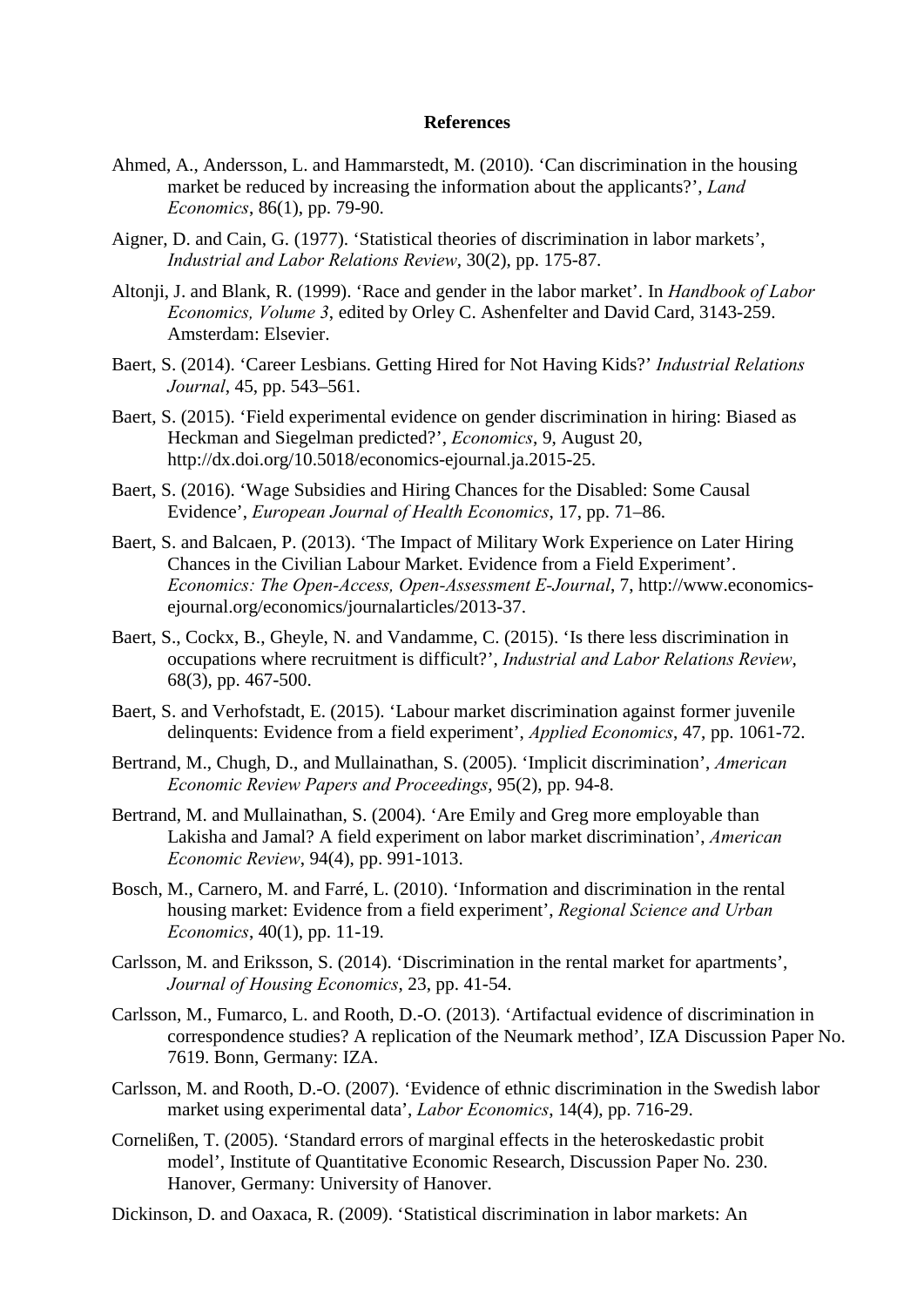experimental analysis', *Southern Economic Journal*, 71(1), pp. 16-31.

- Doleac, J. Stein. L.C.D. (2013). 'The Visible Hand: Race and Online Market Outcomes', *Economic Journal*, 123(572), pp. F469-92.
- Drydakis, N. (2014). 'Sexual orientation discrimination in the Cypriot labor market: Distastes or uncertainty?' *International Journal of Manpower*, 35(5), pp. 720-44.
- Ewens, M., Tomlin, B. and Wang, L.-C. (2014). 'Statistical discrimination or prejudice? A large sample field experiment', *Review of Economics and Statistics*, 96(1), pp. 119-34.
- Heckman, J. (1998). 'Detecting discrimination', *Journal of Economic Perspectives*, 12(2), pp. 101-16.
- Heckman, J. and Siegelman, P. (1993). 'The Urban Institute audit studies: Their methods and findings'. In *Clear and Convincing Evidence: Measurement of Discrimination in America*, edited by Michael Fix and Raymond J. Struyk, 187-258. Washington, D.C.: The Urban Institute Press.
- Jowell, R. and Prescott-Clarke, P. (1970). 'Racial discrimination and white-collar workers in Britain', *Race*, 11(4), pp. 397-417.
- Lee, H.A. and Khalid, M.A. (2016). 'Discrimination of high degrees: race and graduate hiring in Malaysia', *Journal of the Asia Pacific Economy*, 21(1), pp. 53-76.
- Mincer, J. (1974). *Schooling, Experience, and Earnings*. New York: Columbia University Press.
- Neumark, D. (2016). 'Experimental research on labor market discrimination.' NBER Working Paper No. 21262. Cambridge, MA: NBER.
- Neumark, D. (2012). 'Detecting discrimination in audit and correspondence studies', *Journal of Human Resources*, 47(4), pp. 1128-157.
- Neumark, D., Burn, I. and Button, P. (2016). 'Experimental age discrimination evidence and the Heckman critique.' *American Economic Review*, 106, pp. 303–308.
- Nunley, J., Pugh, A., Romero, N., Seals, R. (2015). 'Racial Discrimination in the Labor Market for Recent College Graduates: Evidence from a Field Experiment', *B.E. Journal of Economic Analysis and Policy*, 15, pp.1093–1125.
- OECD. (2013). *International Migration Outlook 2013*. Paris: OECD.
- Oreopoulos, P. (2011). 'Why do skilled immigrants struggle in the labor market? A field experiment with thirteen thousand resumes', *American Economic Journal: Economic Policy*, 3(4), pp. 148-71.
- Pager, D. (2007). "The use of field experiments for studies of employment discrimination: Contributions, critiques, and directions for the future', *The Annals of the American Academy of Political and Social Science*, 609(1), pp. 104-33.
- Quillian, L., Pager, D., Hexel, O. and Midtboen, A. (n.d.). 'The persistence of racial discrimination: A meta-analysis of field experiments in hiring since 1972', unpublished paper.
- Riach, P. and Rich. J. (2002). 'Field experiments of discrimination in the market place', *The Economic Journal*, 112(483), pp. F480-518.
- Rich, J. (2014). 'What do field experiments of discrimination in markets tell us? A meta analysis of studies conducted since 2000', IZA Discussion Paper No. 8584. Bonn, Germany: IZA.
- Zschirnt, E. and Ruedin, D. (2015). 'Ethnic discrimination in hiring decisions: A meta-analysis of correspondence tests 1990-2015', unpublished paper.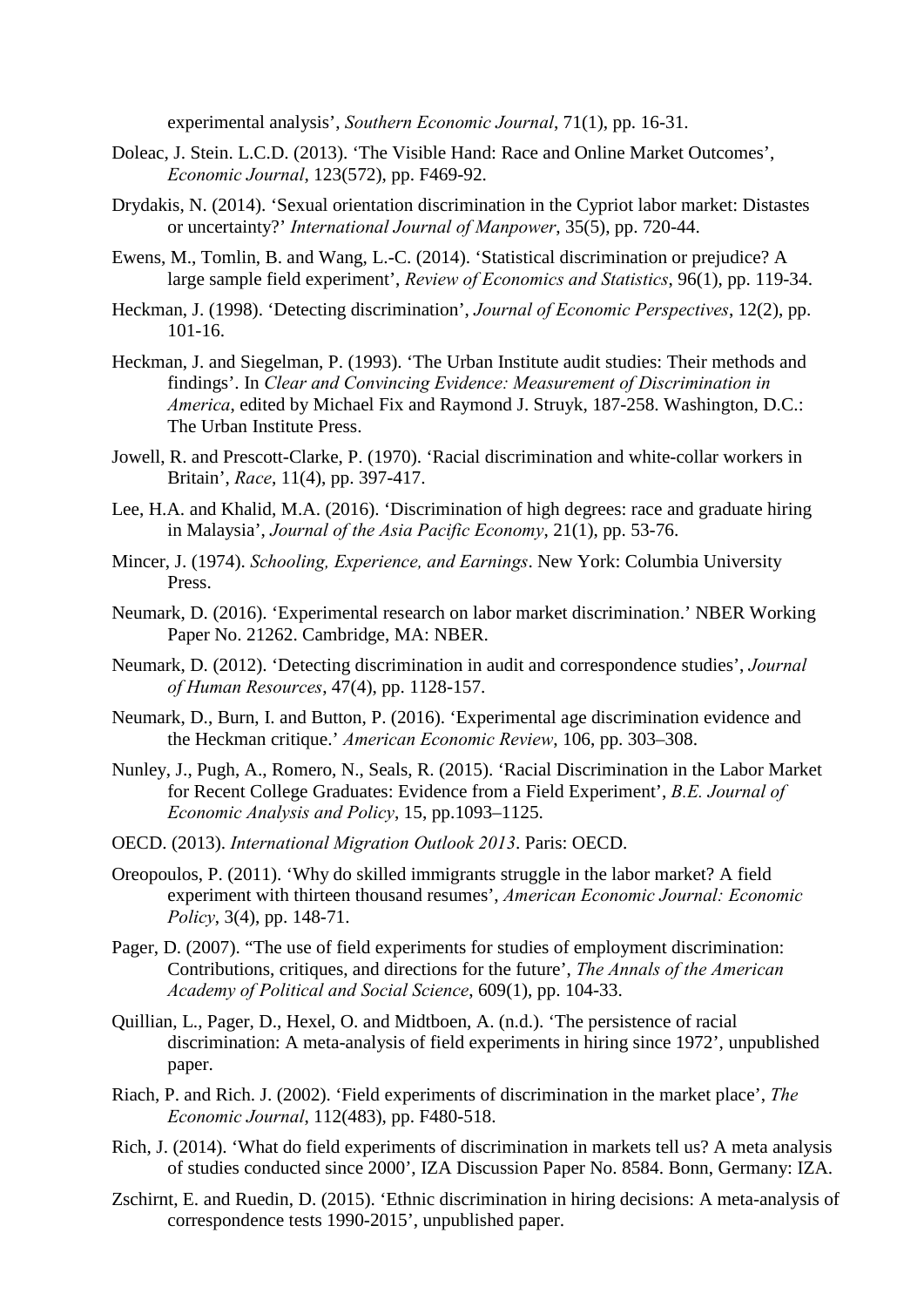| Table 1: Experimental Studies of Discrimination in Labor and Housing Markets Re-examined |               |         |                |           |           |                  |  |  |  |  |
|------------------------------------------------------------------------------------------|---------------|---------|----------------|-----------|-----------|------------------|--|--|--|--|
|                                                                                          |               |         |                |           | Majority  | Estimated        |  |  |  |  |
|                                                                                          |               |         |                |           | call-back | differential for |  |  |  |  |
| Study                                                                                    | Country       | Years   | Minority       | Outcome   | rate      | minority         |  |  |  |  |
| (1)                                                                                      | (2)           | (3)     | (4)            | (5)       | (6)       | (7)              |  |  |  |  |
| A. Labor market field experiments                                                        |               |         |                |           |           |                  |  |  |  |  |
| Baert et al. (2015)                                                                      | Belgium       | 2011-12 | Turkish        | Call-back | .329      | $-.082$          |  |  |  |  |
|                                                                                          |               |         |                |           | .190      | (.034)           |  |  |  |  |
|                                                                                          |               |         |                | Immediate |           | $-0.056$         |  |  |  |  |
|                                                                                          |               |         |                | interview |           | (.026)           |  |  |  |  |
| Carlsson and                                                                             | Sweden        | 2005-6  | Middle         | Call-back | .269      | $-.095$          |  |  |  |  |
| Rooth (2007)                                                                             |               |         | Eastern        |           |           | (.009)           |  |  |  |  |
| Drydakis (2014)                                                                          | Cyprus        | 2010-11 | Gay            | Call-back | .554      | $-.410$          |  |  |  |  |
|                                                                                          |               |         |                |           |           | (.010)           |  |  |  |  |
|                                                                                          |               |         | Lesbian        | Call-back | .523      | $-411$           |  |  |  |  |
|                                                                                          |               |         |                |           |           | (.011)           |  |  |  |  |
| Lee and Khalid                                                                           | Malaysia      | 2011    | Malay (vs.     | Call-back | .221      | $-152$           |  |  |  |  |
| (2016)                                                                                   |               |         | Chinese)       |           |           | (.018)           |  |  |  |  |
| Oreopoulos                                                                               | Canada        | 2008    | Chinese        | Call-back | .142      | $-.053$          |  |  |  |  |
| (2009)                                                                                   |               |         |                |           |           | (.007)           |  |  |  |  |
|                                                                                          |               |         | Indian         | Call-back | .142      | $-.056$          |  |  |  |  |
|                                                                                          |               |         |                |           |           | (.007)           |  |  |  |  |
|                                                                                          |               |         | Chinese-       | Call-back | .142      | $-.063$          |  |  |  |  |
|                                                                                          |               |         | Canadian       |           |           | (.008)           |  |  |  |  |
|                                                                                          |               |         | Pakistani      | Call-back | .142      | $-.073$          |  |  |  |  |
|                                                                                          |               |         |                |           |           | (.009)           |  |  |  |  |
|                                                                                          |               |         | Greek          | Call-back | .142      | $-.035$          |  |  |  |  |
|                                                                                          |               |         |                |           |           | (.017)           |  |  |  |  |
|                                                                                          |               |         | <b>British</b> | Call-back | .142      | $-.031$          |  |  |  |  |
|                                                                                          |               |         |                |           |           | (.011)           |  |  |  |  |
| Bertrand and                                                                             | United        | 2001-2  | Black-         | Call-back | .097      | $-.030$          |  |  |  |  |
| Mullainathan                                                                             | <b>States</b> |         | sounding       |           |           | (.006)           |  |  |  |  |
| (2004)                                                                                   |               |         | names          |           |           |                  |  |  |  |  |
| B. Housing market field experiments                                                      |               |         |                |           |           |                  |  |  |  |  |
| Ahmed et al.                                                                             | Sweden        | 2008    |                | Positive  | .514      | $-.171$          |  |  |  |  |
| (2010)                                                                                   |               |         |                | response  |           | (.033)           |  |  |  |  |
|                                                                                          |               |         |                | Immediate | .254      | $-.091$          |  |  |  |  |
|                                                                                          |               |         |                | showing   |           | (.024)           |  |  |  |  |
| Bosch et al.                                                                             | Spain         | 2009    | Moroccan       | Positive  | .590      | $-133$           |  |  |  |  |
| (2010)                                                                                   |               |         | immigrants     | response  |           | (.014)           |  |  |  |  |
|                                                                                          |               |         |                | Immediate | .541      | $-135$           |  |  |  |  |
|                                                                                          |               |         |                | showing   |           | (.014)           |  |  |  |  |
| Carlsson and                                                                             | Sweden        | 2010-11 | Arab           | Positive  | .387      | $-130$           |  |  |  |  |
| Eriksson (2014)                                                                          |               |         |                | response  |           | (.012)           |  |  |  |  |
|                                                                                          |               |         |                | Immediate | .271      | $-110$           |  |  |  |  |
|                                                                                          |               |         |                | showing   |           | (.011)           |  |  |  |  |
| Ewens et al.                                                                             | United        | 2009    | <b>Black</b>   | Positive  | .503      | $-0.090$         |  |  |  |  |
| (2014)                                                                                   | <b>States</b> |         |                | response  |           | (.019)           |  |  |  |  |

Note: All studies are correspondence studies. Column (7) reports marginal effect from probit models, our estimates, from following tables. In the Oreopoulos study, "Chinese-Canadian" means there was an English first name.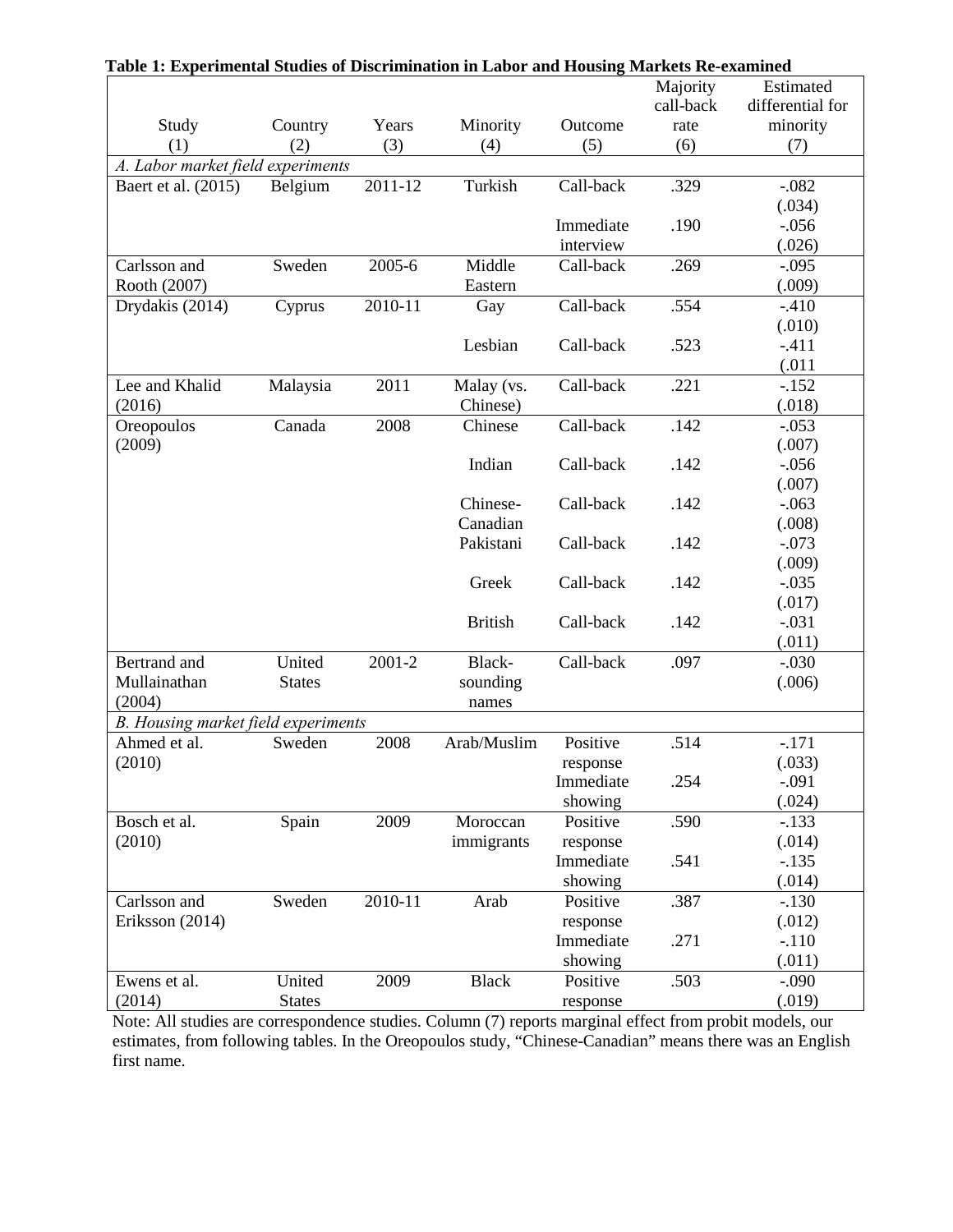| $\overline{Study}$                       | Baert et al. (2015),<br>Belgium                                                                                                                                                                                                       |                | Carlsson and Rooth (2007),       | Drydakis (2014),         |         | Lee and Khalid (2016)                                                                    |
|------------------------------------------|---------------------------------------------------------------------------------------------------------------------------------------------------------------------------------------------------------------------------------------|----------------|----------------------------------|--------------------------|---------|------------------------------------------------------------------------------------------|
|                                          |                                                                                                                                                                                                                                       |                | Sweden                           | Cyprus                   |         | Malaysia                                                                                 |
| <i>Outcome</i>                           | Immed. interview<br>Call-back                                                                                                                                                                                                         |                | Call-back                        | Call-back                |         | Call-back                                                                                |
| Minority group                           |                                                                                                                                                                                                                                       | Turkish, males | Middle Eastern, males            | Gay                      | Lesbian | Malay                                                                                    |
|                                          | (1)                                                                                                                                                                                                                                   | (2)            | (3)                              | (4)                      | (5)     | (6)                                                                                      |
| A. Estimates from basic probit           |                                                                                                                                                                                                                                       |                |                                  |                          |         |                                                                                          |
| Minority, marginal effect                | $-.082$                                                                                                                                                                                                                               | $-.056$        | $-.095$                          | $-.410$                  | $-.411$ | $-.152$                                                                                  |
|                                          | (.034)                                                                                                                                                                                                                                | (.026)         | (.009)                           | (.010)                   | (.011)  | (.018)                                                                                   |
| B. Heteroscedastic probit model          |                                                                                                                                                                                                                                       |                |                                  |                          |         |                                                                                          |
| Minority, marginal effect                | $-.096$                                                                                                                                                                                                                               | $-.072$        | $-.095$                          | $-384$                   | $-.304$ | $-.201$                                                                                  |
|                                          | (.034)                                                                                                                                                                                                                                | (.028)         | (.009)                           | (.040)                   | (.091)  | (.038)                                                                                   |
| Marginal effect through level            | .044                                                                                                                                                                                                                                  | .073           | $-.102$                          | $-.476$                  | $-.499$ | .244                                                                                     |
| (unbiased)                               | (.068)                                                                                                                                                                                                                                | (.087)         | (.023)                           | (.029)                   | (.016)  | (.108)                                                                                   |
| Marginal effect through variance         | $-.141$                                                                                                                                                                                                                               | $-.145$        | .007                             | .093                     | .195    | $-.445$                                                                                  |
|                                          | (.065)                                                                                                                                                                                                                                | (.093)         | (.026)                           | (.065)                   | (.104)  | (.142)                                                                                   |
| <b>Standard deviation of</b>             | .49                                                                                                                                                                                                                                   | .55            | 1.03                             | 1.59                     | 2.27    | .11                                                                                      |
| unobservables, minority/non-             |                                                                                                                                                                                                                                       |                |                                  |                          |         |                                                                                          |
| minority                                 |                                                                                                                                                                                                                                       |                |                                  |                          |         |                                                                                          |
| Wald test, overidentification, ratios of | .97                                                                                                                                                                                                                                   | .93            | .87                              | .09                      | .64     | .94                                                                                      |
| coefficients equal (p-value)             |                                                                                                                                                                                                                                       |                |                                  |                          |         |                                                                                          |
| LR test: standard vs. heteroscedastic    | .01                                                                                                                                                                                                                                   | .10            | .80                              | .06                      | .01     | .01                                                                                      |
| probit (p-value)                         |                                                                                                                                                                                                                                       |                |                                  |                          |         |                                                                                          |
| Wald test, ratio of standard deviations  | .00                                                                                                                                                                                                                                   | .03            | .79                              | .18                      | .16     | .00                                                                                      |
| $= 1$ (p-value)                          |                                                                                                                                                                                                                                       |                |                                  |                          |         |                                                                                          |
| Controls (job or applicants)             | High education, over-educated,<br>distance, vacancy duration,<br>vacancies/unemployed, unemployment,<br>% foreign, % Turkish, city, multiple<br>jobs, average occupation wage, job<br>quality, intensive/moderate customer<br>contact |                | Unemployment spells, cultural    | <b>Enhanced</b> cover    |         | Occupation, cover letter with                                                            |
|                                          |                                                                                                                                                                                                                                       |                | activities, sport, personality,  | letters, enhanced        |         | good English, extracurricular<br>skills, BA from private<br>university, grades, language |
|                                          |                                                                                                                                                                                                                                       |                | summer experiences, U.S. high    | reference letters, first |         |                                                                                          |
|                                          |                                                                                                                                                                                                                                       |                | school, high education, multiple | applicant, resume        |         |                                                                                          |
|                                          |                                                                                                                                                                                                                                       |                | employers, occupation            | type, reference type,    |         | and writing skills stated                                                                |
|                                          |                                                                                                                                                                                                                                       |                |                                  | tester, occupation       |         | (Malay, Chinese), MS Office,                                                             |
|                                          |                                                                                                                                                                                                                                       |                |                                  |                          |         | software/accounting skills,                                                              |
|                                          |                                                                                                                                                                                                                                       |                |                                  |                          |         | high quality CV, degree or                                                               |
|                                          |                                                                                                                                                                                                                                       |                |                                  |                          |         | degree project on CV, pre-                                                               |
|                                          |                                                                                                                                                                                                                                       |                |                                  |                          |         | university institution, job ad                                                           |
|                                          |                                                                                                                                                                                                                                       |                |                                  |                          |         | stated race                                                                              |
| Clustered (within-pair design)           | Yes                                                                                                                                                                                                                                   |                | Yes                              | Yes                      |         |                                                                                          |
| N                                        | 736<br>736                                                                                                                                                                                                                            |                | 5,636                            | 4,846                    | 4,194   | 3,009                                                                                    |

# **Table 2A: Estimates for Labor Market Discrimination Studies: Full Specifications**

Note: In Panel A, the marginal effect is based on the standard formula for a discrete variable, with other variables set at sample means. In Panel B, the continuous approximation for marginal effects is used, with the decomposition in equation (8) immediately below. The standard errors for the two components of the marginal effects are computed using the delta method. The only individual controls for which interactions are not introduced are for other demographic groups.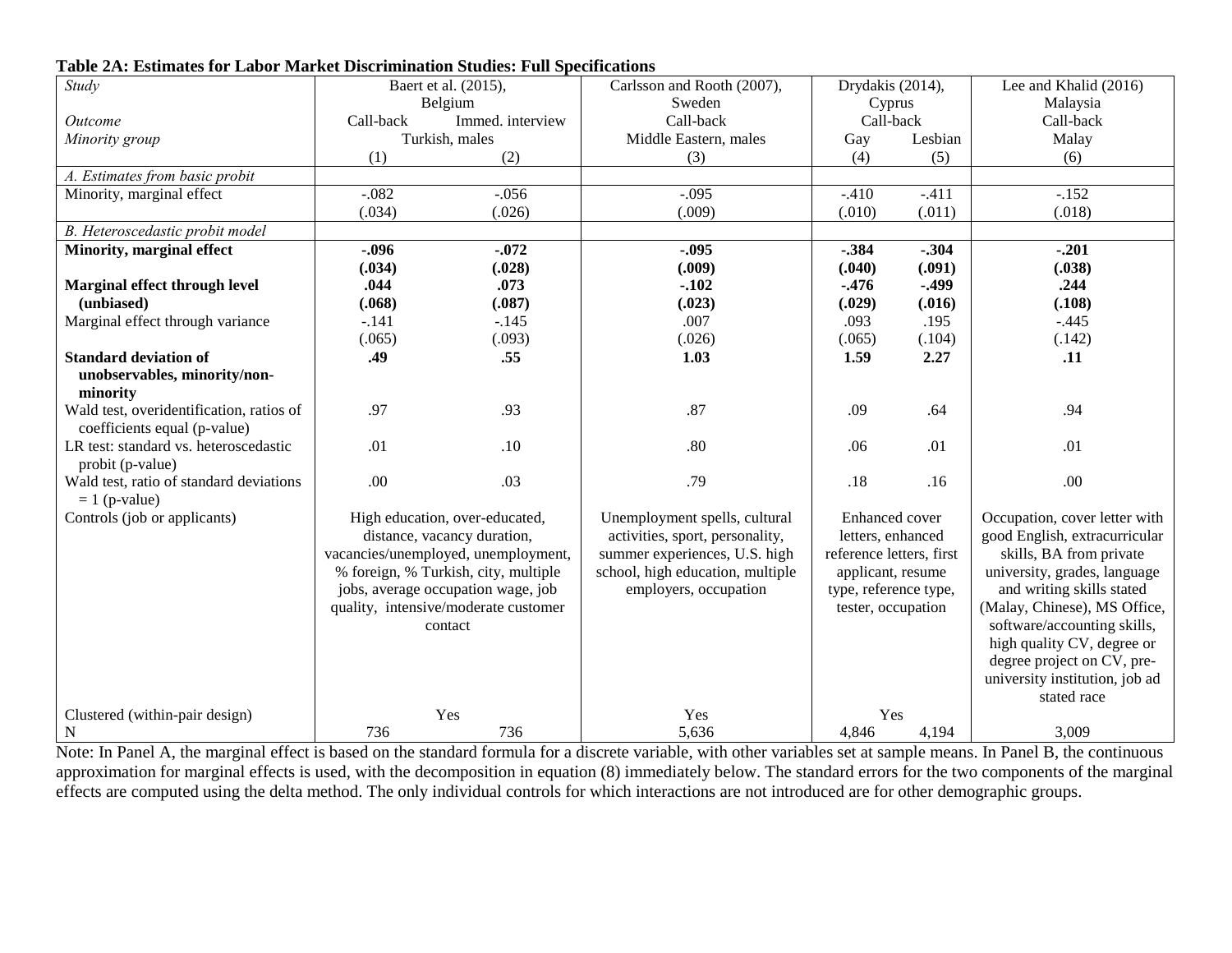| Study                                       | Oreopoulos (2011), Canada |         |                                                              |                                             |                                     | Bertrand and Mullainathan (2004), U.S. |                                            |  |  |
|---------------------------------------------|---------------------------|---------|--------------------------------------------------------------|---------------------------------------------|-------------------------------------|----------------------------------------|--------------------------------------------|--|--|
| Outcome                                     | Call-back                 |         |                                                              |                                             |                                     |                                        | Call-back                                  |  |  |
| Minority group                              | Chinese-                  |         |                                                              |                                             |                                     |                                        | <b>Black-sounding names</b>                |  |  |
|                                             | Chinese                   | Indian  | Canadian                                                     | Pakistani                                   | Greek                               | <b>British</b>                         |                                            |  |  |
|                                             | (1)                       | (2)     | (3)                                                          | (4)                                         | (5)                                 | (6)                                    | (7)                                        |  |  |
| A. Estimates from basic probit              |                           |         |                                                              |                                             |                                     |                                        |                                            |  |  |
| Minority, marginal effect                   | $-.053$                   | $-.056$ | $-.063$                                                      | $-.073$                                     | $-.035$                             | $-.031$                                | $-.030$                                    |  |  |
|                                             | (.007)                    | (.007)  | (.008)                                                       | (.009)                                      | (.017)                              | (.011)                                 | (.006)                                     |  |  |
| B. Heteroscedastic probit model             |                           |         |                                                              |                                             |                                     |                                        |                                            |  |  |
| <b>Minority, marginal effect</b>            | $-0.046$                  | $-.050$ | $-.068$                                                      | $-.083$                                     | $-0.066$                            | $-.038$                                | $-.026$                                    |  |  |
|                                             | (.009)                    | (.008)  | (.009)                                                       | (.014)                                      | (.073)                              | (.013)                                 | (.007)                                     |  |  |
| Marginal effect through level               | $-131$                    | $-.101$ | $-.029$                                                      | $-0.076$                                    | $-169$                              | .031                                   | $-.070$                                    |  |  |
| (unbiased)                                  | (.046)                    | (.041)  | (.054)                                                       | (.078)                                      | (.208)                              | (.045)                                 | (.040)                                     |  |  |
| Marginal effect through variance            | .086                      | .052    | $-.040$                                                      | $-.007$                                     | .102                                | $-.068$                                | .045                                       |  |  |
|                                             | (.052)                    | (.046)  | (.054)                                                       | (.070)                                      | (.139)                              | (.052)                                 | (.043)                                     |  |  |
| <b>Standard deviation of unobservables,</b> | 1.46                      | 1.26    | .84                                                          | .97                                         | 1.54                                | .75                                    | 1.26                                       |  |  |
| minority/non-minority                       |                           |         |                                                              |                                             |                                     |                                        |                                            |  |  |
| Wald test, overidentification, ratios of    | .72                       | .85     | .78                                                          | .48                                         | .66                                 | .20                                    | .42                                        |  |  |
| coefficients equal (p-value)                |                           |         |                                                              |                                             |                                     |                                        |                                            |  |  |
| LR test: standard vs. heteroscedastic       | .07                       | .22     | .46                                                          | .92                                         | .33                                 | .21                                    | .26                                        |  |  |
| probit (p-value)                            |                           |         |                                                              |                                             |                                     |                                        |                                            |  |  |
|                                             |                           |         |                                                              |                                             |                                     |                                        |                                            |  |  |
| Wald test, ratio of standard deviations     | .19                       | .32     | .42                                                          | .92                                         | .55                                 | .13                                    | .37                                        |  |  |
| $= 1$ (p-value)                             |                           |         |                                                              |                                             |                                     |                                        |                                            |  |  |
| Controls (job or applicants)                |                           |         | Extracurricular activities, top-ranked Bachelor's, Master's, |                                             | Bachelor's, experience and square,  |                                        |                                            |  |  |
|                                             |                           |         | occupation, speaking/social/writing skills required, female  | volunteer, military service, email address, |                                     |                                        |                                            |  |  |
|                                             |                           |         |                                                              | gaps in work history, work during school,   |                                     |                                        |                                            |  |  |
|                                             |                           |         |                                                              |                                             | academic honors, computer and other |                                        |                                            |  |  |
|                                             |                           |         |                                                              |                                             |                                     |                                        | skills, female; in zip code (% high school |  |  |
|                                             |                           |         |                                                              |                                             |                                     |                                        | dropout, college graduate, black, and      |  |  |
|                                             |                           |         |                                                              |                                             |                                     |                                        | white, log median household income)        |  |  |
| Clustered (within-pair design)              | Yes                       |         |                                                              | Yes                                         |                                     |                                        |                                            |  |  |
| $\mathbf N$                                 | 5,866                     | 6,373   | 4,468                                                        | 3,978                                       | 3,388                               | 3,934                                  | 4,784                                      |  |  |

**Table 2B: Estimates for Labor Market Discrimination Studies: Full Specifications**

Note: In Panel A, the marginal effect is based on the standard formula for a discrete variable, with other variables set at sample means. In Panel B, the continuous approximation for marginal effects is used, with the decomposition in equation (8) immediately below. The standard errors for the two components of the marginal effects are computed using the delta method. The only individual controls for which interactions are not introduced are for other demographic groups. Some skills are specific to immigrant groups and used to distinguish among immigrants (such as specific language fluencies or where experience obtained), and are not included.